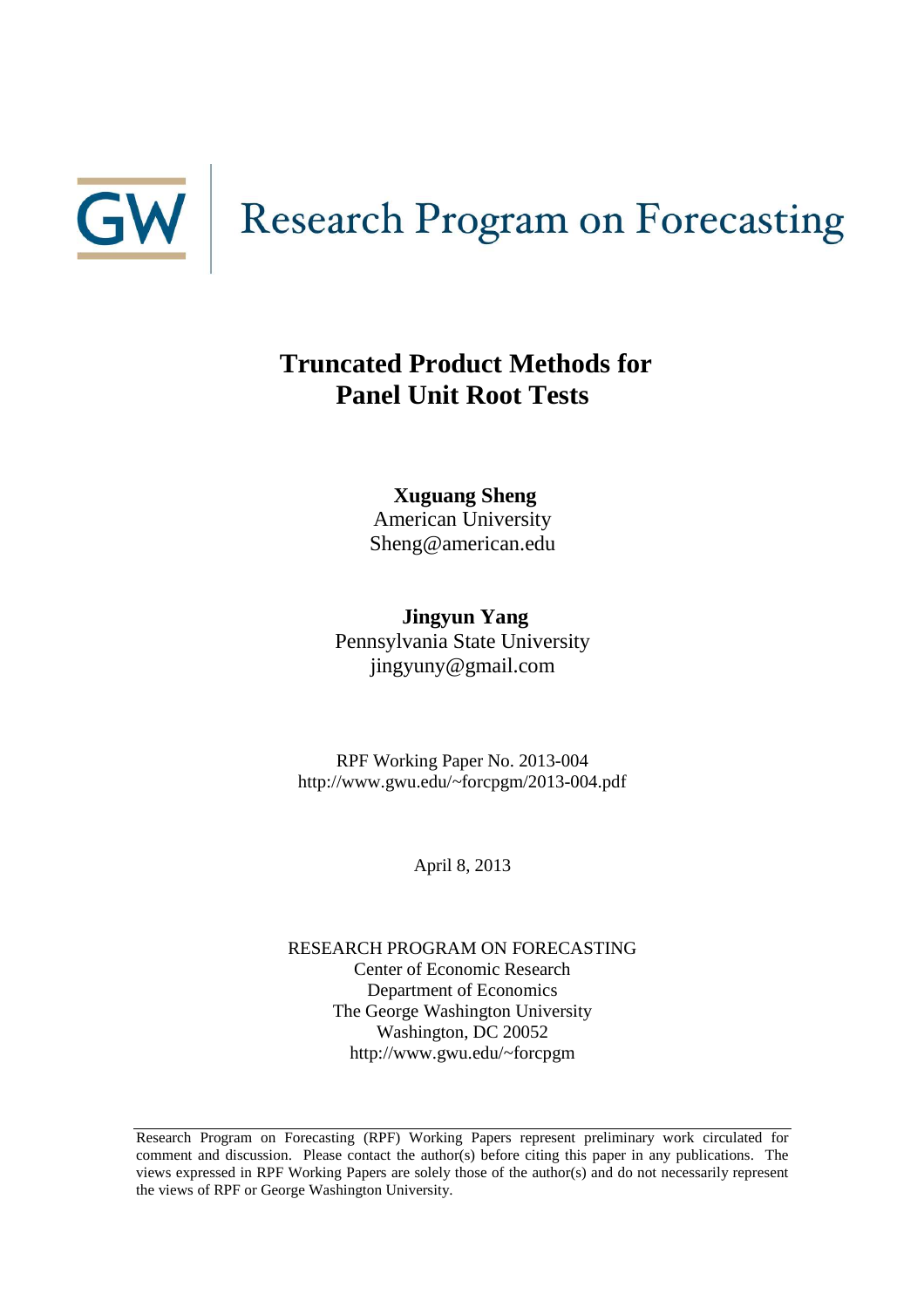# **Truncated Product Methods for Panel Unit Root Tests**<sup>∗</sup>

xuguang sheng*<sup>a</sup>* and jingyun yang*<sup>b</sup>*

*<sup>a</sup>Department of Economics, American University Washington, DC 20016, USA. <sup>b</sup>The Methodology Center, Pennsylvania State University State College, PA 16801, USA.*

#### **Abstract**

This paper proposes three new panel unit root tests based on Zaykin et al. (2002)'s truncated product method. The first one assumes constant correlation between *p*-values and the latter two use sieve bootstrap that allows for general forms of cross-section dependence in the panel units. Monte Carlo simulation shows that these tests have reasonably good size, are robust to varying degrees of cross-section dependence and are powerful in cases where there are some very large *p*-values. The proposed tests are applied to a panel of real GDP and inflation density forecasts and provide evidence that professional forecasters may not update their forecast precision in an optimal Bayesian way.

<sup>∗</sup>Corresponding authors: Xuguang Sheng (email: sheng@american.edu) and Jingyun Yang (email: jingyuny@gmail.com).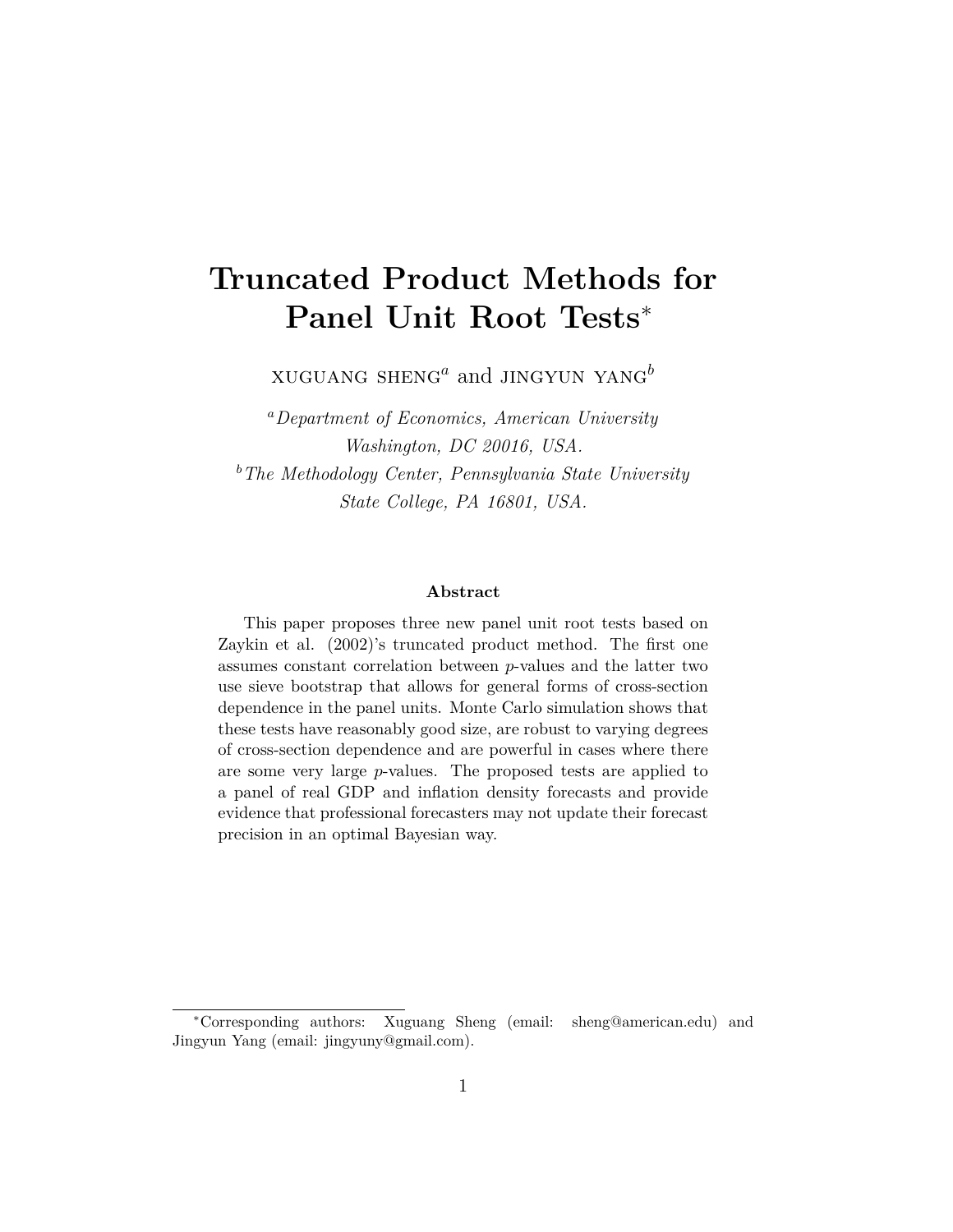# **Truncated Product Methods for Panel Unit Root Tests**<sup>∗</sup>

#### **Abstract**

This paper proposes new panel unit root tests based on Zaykin et al.'s (2002) truncated product method. The tests are powerful in cases where there are some very large *p*-values, and are able to detect departures from the null of unit root in the subset of units whose *p*-values are below a given threshold. Monte Carlo evidence shows that the new tests are robust to varying degrees of cross-section dependence and have good size and power properties relative to other commonly used panel unit root tests. The proposed tests are applied to a panel of real GDP and inflation density forecasts from the Survey of Professional Forecasters.

*JEL classification*: C12; C33

*Keywords*: Density Forecast, Panel Unit Root, P-value, Sieve Bootstrap, Truncated Product Method.

<sup>∗</sup>This paper was presented at the 16th International Panel Data Conference (2010) in Amsterdam, the Netherlands. We thank Stefano Fachin, Christoph Hanck, Joachim Hartung, James MacKinnon, Serena Ng, Hashem Pesaran, Dmitri Zaykin and participants in the conference for helpful comments and suggestions. We also thank the editor Anindya Banerjee and two anonymous referees for the comments that have significantly improved the paper. The usual disclaimer applies.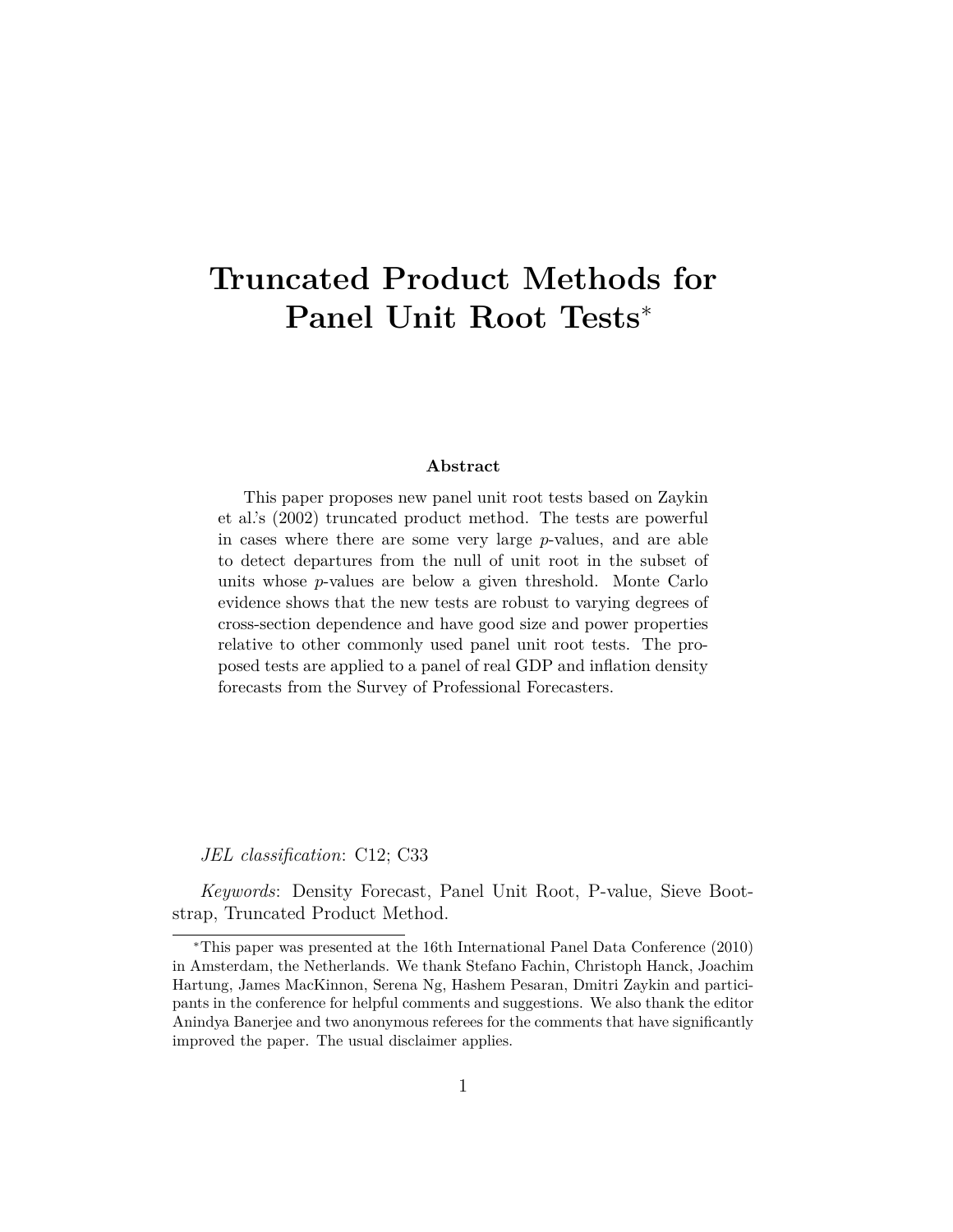## **1 Introduction**

Recently, there has been a growing interest in testing for unit roots in macroeconomic panels.<sup>1</sup> This is largely attributed to the advances in the panel unit root studies that provide reliable inference in the presence of cross-section dependence. O'Connell (1998) considered a GLS-based unit root test for homogeneous panels. Chang (2004) showed O'Connell (1998)'s GLS procedure to depend on nuisance parameters and proposed a bootstrap approach for a correction. Phillips and Sul (2003), Bai and Ng (2004), Moon and Perron (2004) and Pesaran (2007) proposed dynamic factor models by allowing the common factors to have different effects on cross-section units. These so-called "second generation" panel unit root tests are reviewed by Breitung and Pesaran (2008).

In this paper we propose new methods for panel unit root test by combining dependent *p*-values. Being widely used in meta-analysis, the *p*-value combination methods were introduced to panel unit root literature independently by Maddala and Wu (1999) and Choi (2001). The approaches most closely related to the one proposed in this paper are by Demetrescu et al. (2006) and Hanck (2008). Demetrescu et al. (2006) demonstrated that Hartung's modified inverse normal method was robust to certain deviations from the assumption of constant correlation among *p*-values. Hanck (2008) found that Simes test had good size and power properties compared to other second-generation panel unit root tests. Combining *p*-values has several advantages over combination of test statistics in that (i) it allows different specifications, such as different deterministic terms and lag orders, for each panel unit; (ii) it can be carried out for any unit root test derived; and (iii) it can deal with unbalanced panels.

Our proposed tests are based on Zaykin et al.'s (2002) truncated product method (TPM), which has been widely used in biostatistics, cf. Schmidt et al. (2008), Moskvina et al. (2009) and Seebacher and Glanville (2010) among others. The TPM takes the product of the *p*-values less than some pre-specified cut-off value, and gains power in cases where there are some very large *p*-values. We extend the original TPM to allow for cross-section dependence in the panel units and accordingly develop three tests: modi-

<sup>1</sup>See, for example, testing for unit root in the long-term interest rate (Hassler and Tarcolea, 2005), real exchange rate (Pesaran, 2007; Hanck, 2008) and output growth (Choi, 2006; Hanck, 2010).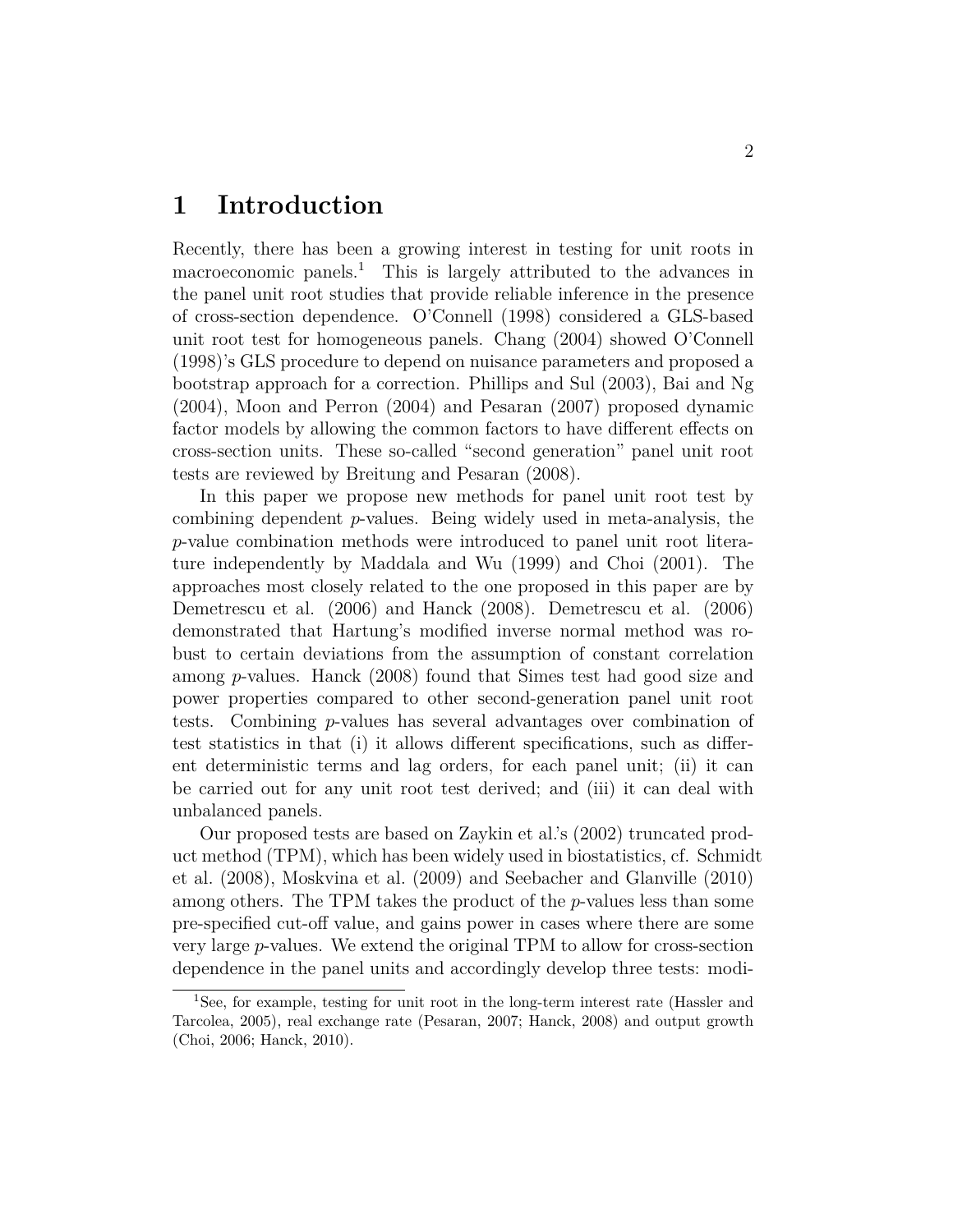fied TPM by assuming a constant correlation among *p*-values, cf. Hartung (1999), difference-based and residual-based bootstrap TPMs, cf. Maddala and Wu (1999), Chang and Park (2003), Chang (2004) and Palm et al. (2008). The modified TPM has the advantage that it does not require the panel to be balanced but exhibit slight size distortions in most of time. The two bootstrap TPMs are robust to general forms of cross-section dependence and yield good empirical size, close to the 5% nominal level, especially under factor structure with positive serial correlation and under spatial autoregressive specification. All of the proposed tests deliver satisfactory power when *T* is large. Furthermore, they have an additional advantage that by truncating, an individual rejection is known to have occurred among the small *p*-values, rather than any of the *N p*-values.

As an empirical example, we test the null hypothesis that forecast precision, if perceived properly, should contain a unit root, as implied by the Bayesian learning model developed in Lahiri and Sheng (2008). Based on a panel of density forecasts for real GDP and inflation during 1992- 2009, we find the evidence that suggests that some professional forecasters do not update their forecast precision in an optimal Bayesian way.

The plan of the paper is as follows. Section 2 briefly reviews three main methods of combining *p*-values. In Section 3, the TPM is introduced and then extended to the case of dependent *p*-values. Small sample performance of the proposed tests is investigated in Section 4 using Monte Carlo simulations. Section 5 provides an empirical application and Section 6 concludes the paper.

### **2 Combining P-values: A Brief Review**

Consider the model

$$
y_{it} = (1 - \alpha_i)\mu_i + \alpha_i y_{i, t-1} + \epsilon_{it}, i = 1, ..., N; t = 1, ..., T.
$$
 (1)

The specification in equation (1) allows for heterogeneity in both the intercept and the slope, and is commonly used in the literature (Breitung and Pesaran, 2008). For convenience, it is often rewritten as

$$
\Delta y_{it} = -\phi_i \mu_i + \phi_i y_{i,t-1} + \epsilon_{it},\tag{2}
$$

where  $\Delta y_{it} = y_{it} - y_{i,t-1}$  and  $\phi_i = \alpha_i - 1$ .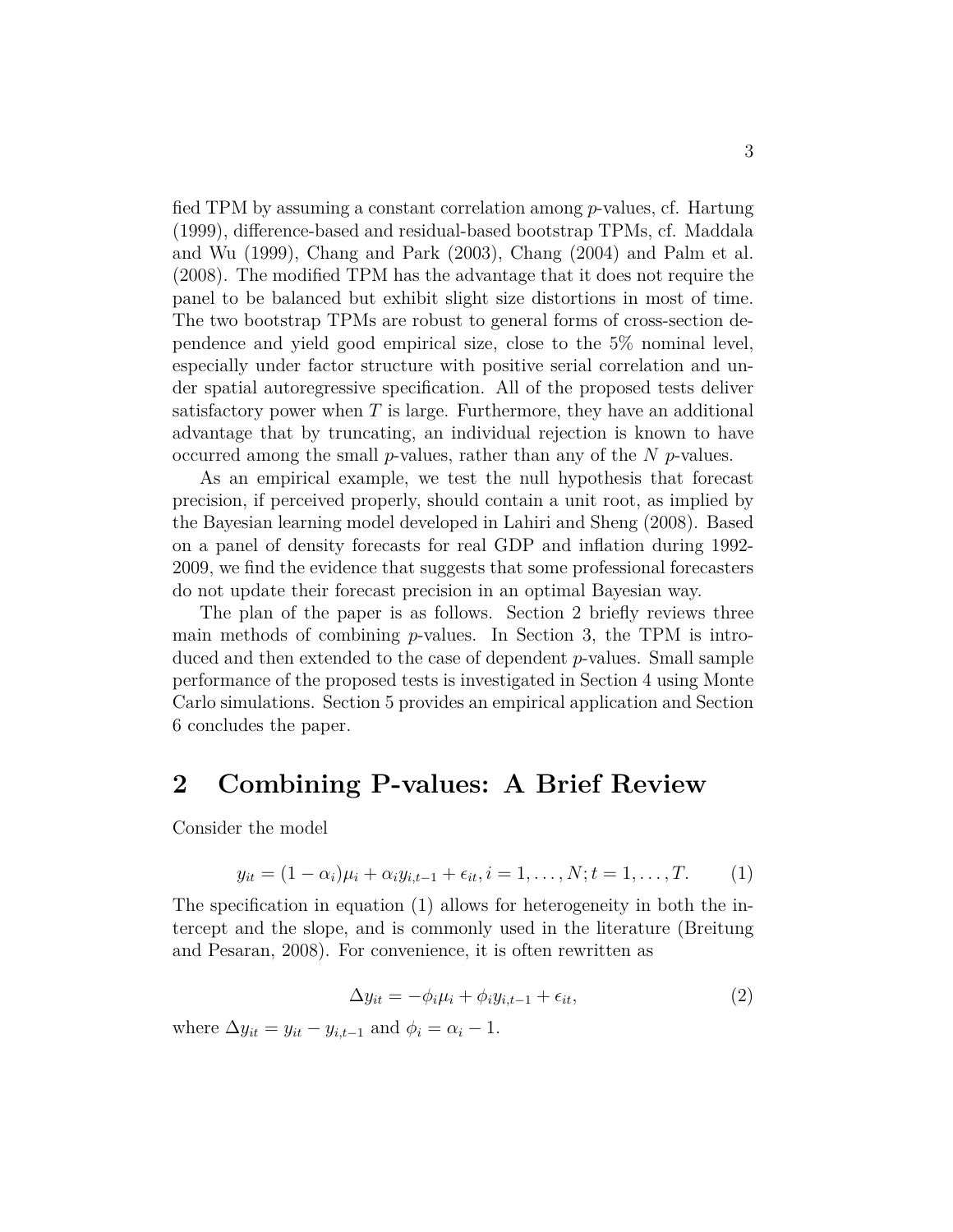We are interested in testing the null hypothesis

$$
H_0: \phi_i = 0 \text{ for all } i \tag{3}
$$

against the alternative

$$
H_1: \phi_i < 0, i = 1, \dots, N_0; \phi_i = 0, i = N_0 + 1, \dots, N,\tag{4}
$$

such that

$$
\lim_{N \to \infty} \frac{N_0}{N} = \delta, 0 < \delta \le 1. \tag{5}
$$

**Remark 1.** *Note that the null and alternative hypotheses can also be written as*  $H_0$ :  $\delta = 0$  *vs.*  $H_1$ :  $\delta > 0$ *. Thus, rejection of the null can be interpreted as providing evidence of rejecting the unit root hypothesis for a non-zero fraction of panel units as*  $N \rightarrow \infty$ *. Ng (2008) proposes an estimator of the fraction of units under the null.*

Let  $S_{i,T_i}$  be a test statistic applied to the *i*th unit of the panel in equation (2). Then the corresponding *p*-value is defined as  $p_i = F(S_{i,T_i})$ , where  $F(\cdot)$  denotes the cumulative distribution function (c.d.f.) of  $S_{i,T_i}$ . We assume

**Assumption 1** (Uniformity) Under  $H_0$ ,  $S_{i,T_i}$  has a continuous distribution function.

Assumption 1 is a regularity condition that ensures a uniform distribution of the *p*-values. That is, under  $H_0: p_i \sim U[0, 1].$ 

We now present three *p*-value combination methods in the context of panel unit root tests.<sup>2</sup> The first test was proposed by Fisher (1932) as

$$
P = -2\sum_{i=1}^{N} \ln(p_i),
$$
\n(6)

which has a  $\chi^2$  distribution with 2*N* degrees of freedom. This procedure was introduced to the panel unit root tests by Maddala and Wu (1999) and modified to the case of infinite *N* by Choi (2001) under cross-section independence.

<sup>2</sup>For a systematic comparison of methods for combining *p*-values from independent tests, see Hedges and Olkin (1985) and Loughin (2004).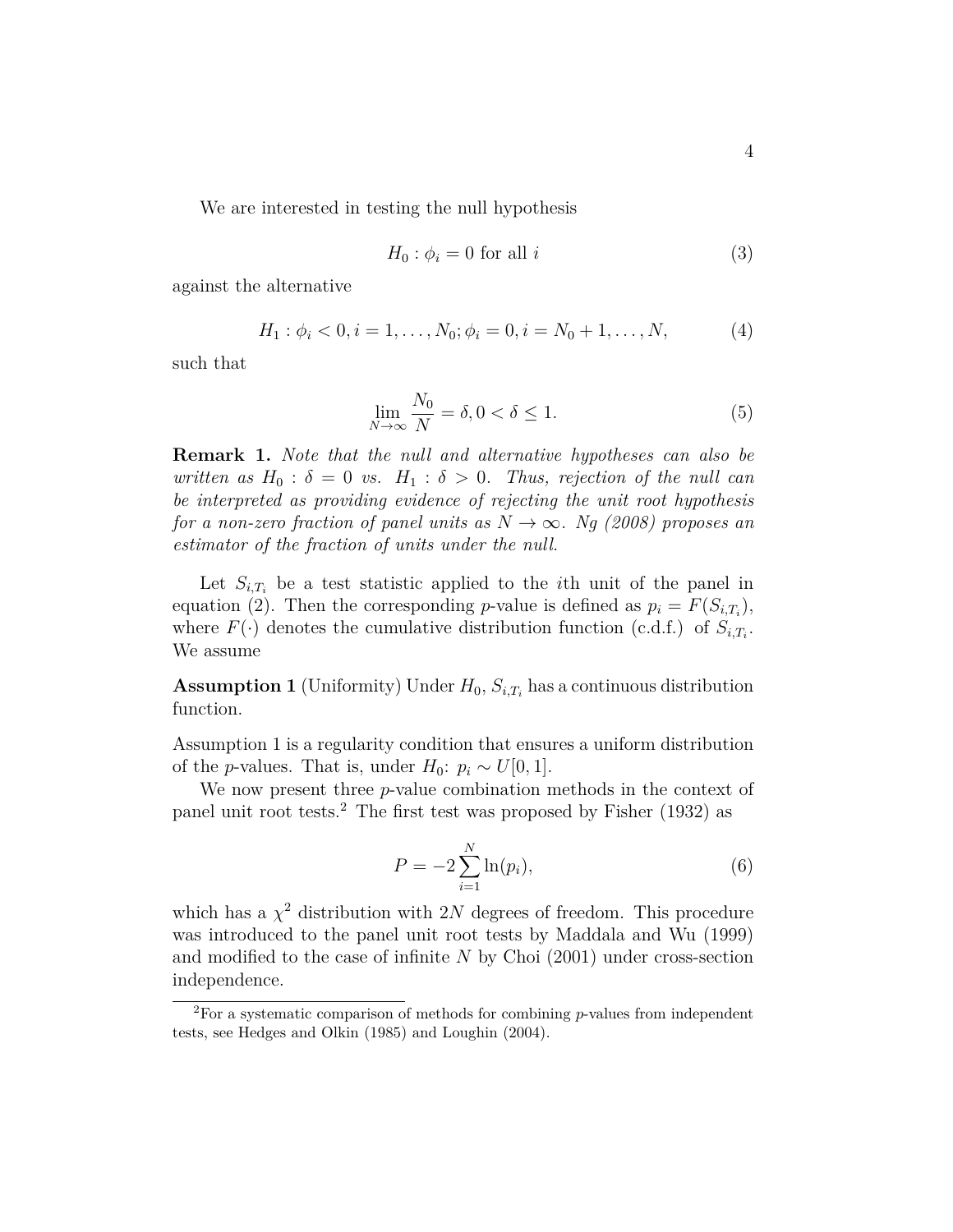Another often used procedure, attributed to Stouffer et al. (1949), is the inverse normal method that transforms the *p* values via the standard normal distribution. Choi (2001) is the first paper that applied this method to panel unit root tests. His simulation studies showed that the inverse normal method performed best among all combination tests considered in his paper.

To account for cross-section dependence, Hartung (1999) developed a modified inverse normal method by assuming a constant correlation across the probits  $t_i$ , where  $t_i = \Phi^{-1}(p_i)$  and  $\Phi(\cdot)$  is the c.d.f. of the standard normal distribution. In the context of panel unit root tests, Demetrescu et al. (2006) showed that this method was robust to certain deviations from the assumption of constant correlation between probits.

A third method is based on the ordered *p*-values, proposed by Simes (1986) as an improved Bonferroni procedure. Let  $p_{(1)} \leq p_{(2)} \leq \ldots \leq p_{(N)}$ be the ordered *p*-values for testing the null hypothesis applied to each time series. Then the joint hypothesis  $H_0$  is rejected if

$$
p_{(i)} \le \frac{i\alpha}{N},\tag{7}
$$

for at least one  $i = 1, \ldots, N$ . <sup>3</sup> When the test statistics are independent, this procedure has a type I error equal to  $\alpha$ . Importantly, Hanck (2008, 2010) showed that Simes test was robust to general patterns of crosssection dependence and to nonstationarity in the volatility process of the innovations of the time series in the panel if the *p*-values are computed using the correct distribution function of Dickey-Fuller (DF) statistics.

## **3 Truncated Product Method**

This section starts with the introduction of the TPM for combining independent *p*-values. We then extend the method to the case of dependent *p*-values in the context of panel unit root tests.

In an influential article, Zaykin et al. (2002) suggested the use of the product of all those *p*-values that do not exceed some pre-specified value *τ* such that

<sup>&</sup>lt;sup>3</sup>According to Bonferroni, the null hypothesis  $H_0$  is rejected only if  $p_{(1)} \leq \alpha/N$ . Thus, Simes adjustment offers more opportunities for rejection.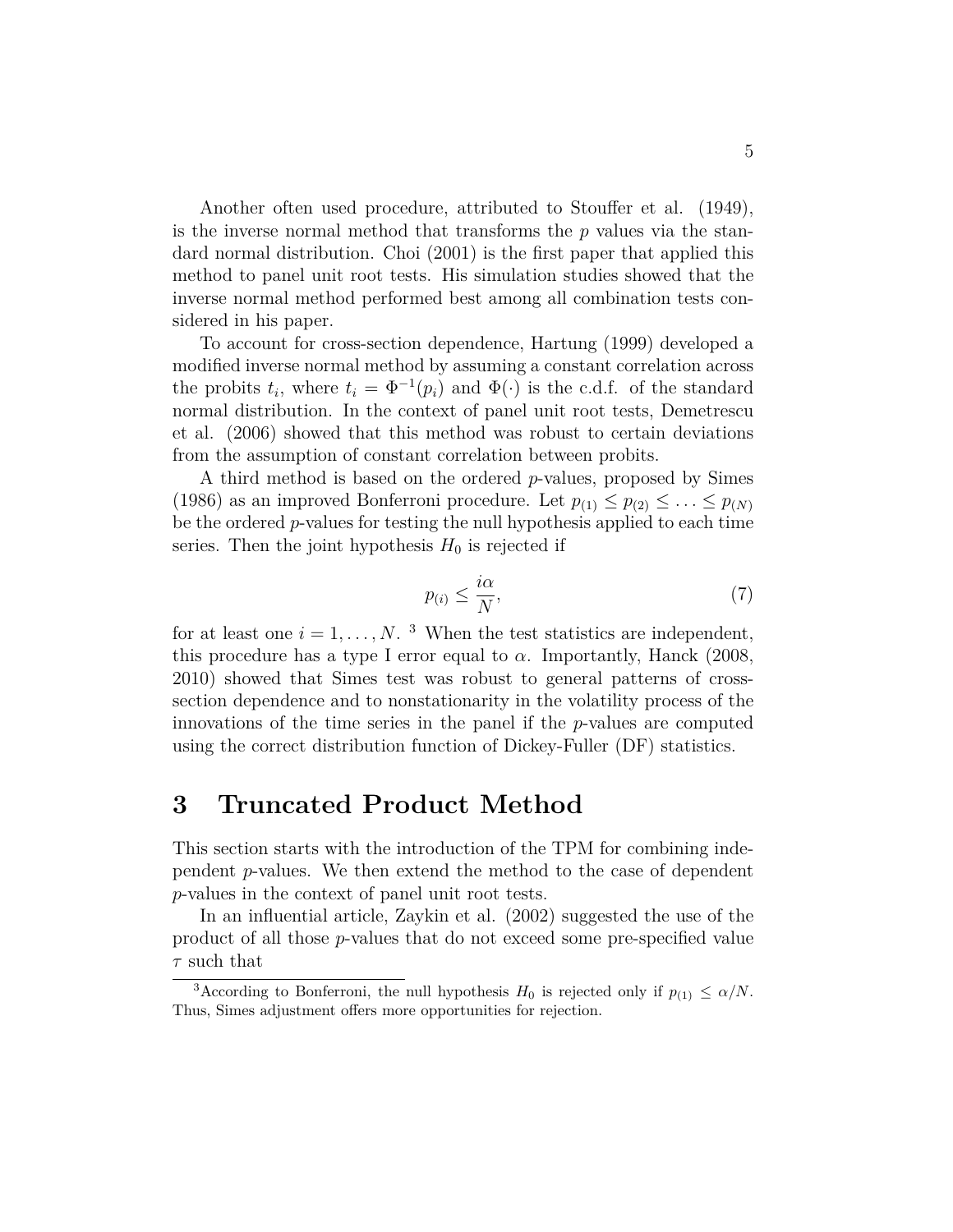$$
W = \prod_{i=1}^{N} p_i^{I(p_i \le \tau)},
$$
\n(8)

where  $I(\cdot)$  is the indicator function.

**Remark 2.** *Note that, obviously, the TPM with*  $\tau = 1$  *is Fisher's original combination method, which, however, loses power in cases when there are some very large p-values. This can happen when some series in the panel are clearly nonstationary such that the resulting p-values are close to 1. Traditional p-value combination methods may lose power as they could be dominated by these large p-values. By truncating, these large components are removed, thereby providing more power, much like a "trimmed mean" gaining efficiency in the presence of outliers.*

**Remark 3.** *The TPM emphasizes smaller p-values, somewhat like the Simes and Šidák methods.*<sup>4</sup> *However, the p-value of Simes and Šidák methods can never be smaller than*  $p_{(1)}$ *, the minimum p-value. In contrast, the p*-value of the TPM could be smaller than  $p_{(1)}$ , when there are several *small and reinforcing p-values in the set.*

In cases when all *p*-values are independent, Zaykin et al. (2002) derived the distribution of *W* under the joint null hypothesis by conditioning on *k*, the number of the  $p_i$ 's less than  $\tau$ :

$$
\Pr(W \le w) = \sum_{k=1}^{N} \Pr(W \le w \mid k) \Pr(k)
$$
  
= 
$$
\sum_{k=1}^{N} {N \choose k} (1 - \tau)^{N-k}
$$
  

$$
\times \left( w \sum_{s=0}^{k-1} \frac{(k \ln \tau - \ln w)^s}{s!} I(w \le \tau^k) + \tau^k I(w > \tau^k) \right). (9)
$$

Note that the above distribution of the TPM is guaranteed only under the assumption of cross-section independence. The distribution of *W* is no longer valid and unknown when the independency assumption is violated. Next, we modify the TPM to allow for cross-section dependence among the *p*-values.

<sup>&</sup>lt;sup>4</sup>Šidák method is derived under cross-section independence, and suggests rejecting the joint null hypothesis  $H_0$  if  $p_i \leq 1 - (1 - \alpha)^{\frac{1}{N}}$  for at least one  $i = 1, \ldots, N$ .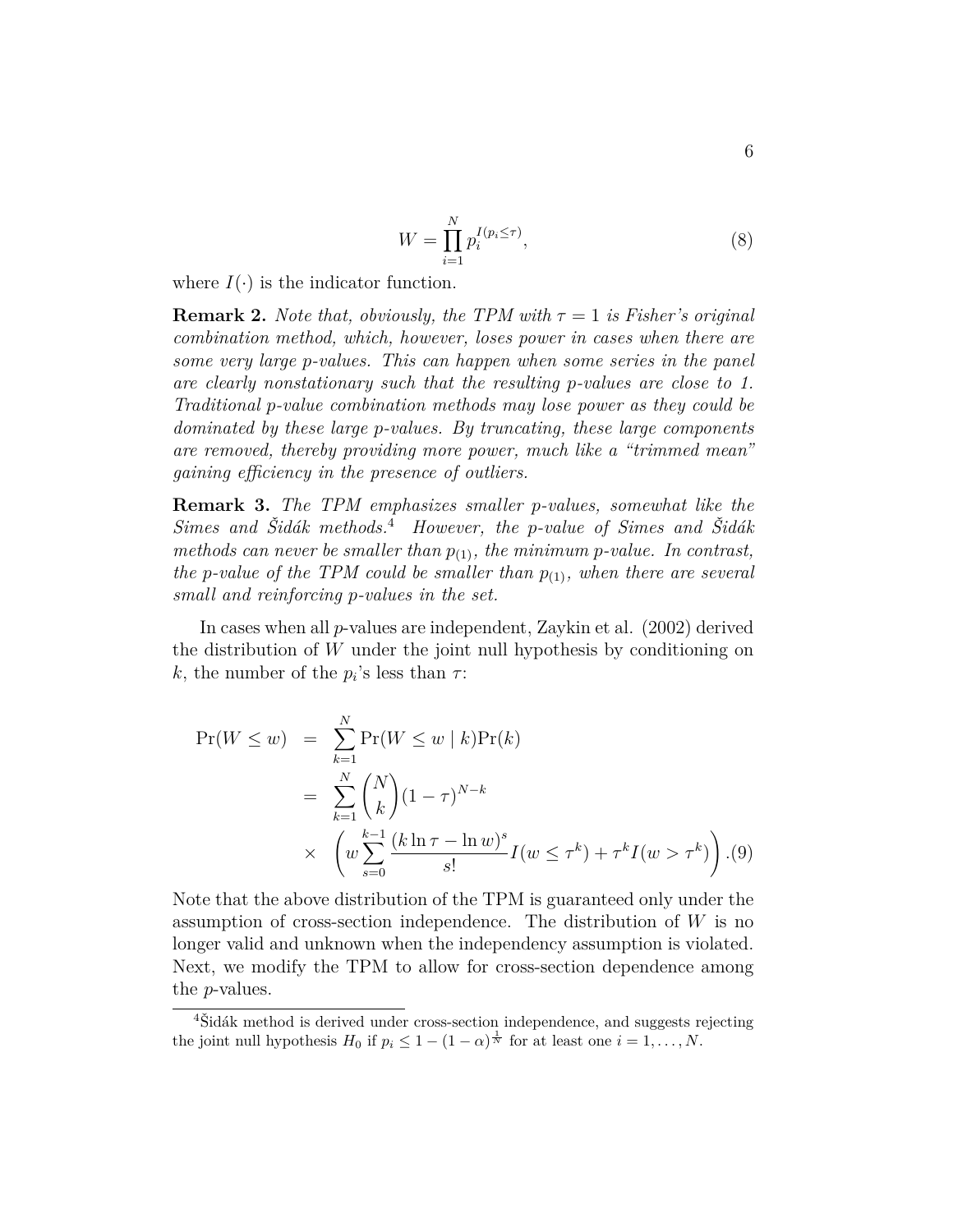### **3.1 The TPM Relying on a Constant Correlation Assumption**

In this subsection we extend the TPM to allow for a certain degree of correlation among the *p*-values. The procedure is as follows:

*Step 1*: Estimate the correlation matrix,  $\Sigma$ , for *p*-values. Following Hartung (1999) and Demetrescu et al. (2006), we assume a constant correlation between the probits  $t_i$  and  $t_j$ ,

$$
cov(t_i, t_j) = \rho, \text{ for } i \neq j, i, j = 1, \dots, N,
$$

where  $t_i = \Phi^{-1}(p_i)$  and  $t_j = \Phi^{-1}(p_j)$ .  $\rho$  can be estimated in finite samples by

$$
\tilde{\rho} = \max(-\frac{1}{N-1}, \hat{\rho}),
$$

where  $\hat{\rho} = 1 - \frac{1}{N}$  $\frac{1}{N-1} \sum_{i=1}^{N} (t_i - \bar{t})^2$  and  $\bar{t} = \frac{1}{N}$  $\frac{1}{N} \sum_{i=1}^{N} t_i$ .

*Step 2*: Calculate the empirical critical value based on the following Monte Carlo simulations.

- a. Draw pseudo-random probits from the normal distribution with mean zero and the estimated correlation matrix,  $\Sigma$ , and transform them back through the standard normal c.d.f., resulting in *N p*-values, denoted by  $\tilde{p}_1, \tilde{p}_2, \cdots, \tilde{p}_N$ .
- b. Calculate  $W_m = \prod^N$ *i*=1  $\tilde{p}^{I(\tilde{p}_i \leq \tau)}_i$  $i^{(p_i \leq \tau)}$ .
- c. Repeat this process B times.
- d. Obtain the empirical critical value, *wc*, from the finite sample distributions generated by B simulations.

*Step 3*: If  $W < w_c$ , then reject the null hypothesis.

*Step 4* : Repeat the whole process M times to get size and power of the TPM.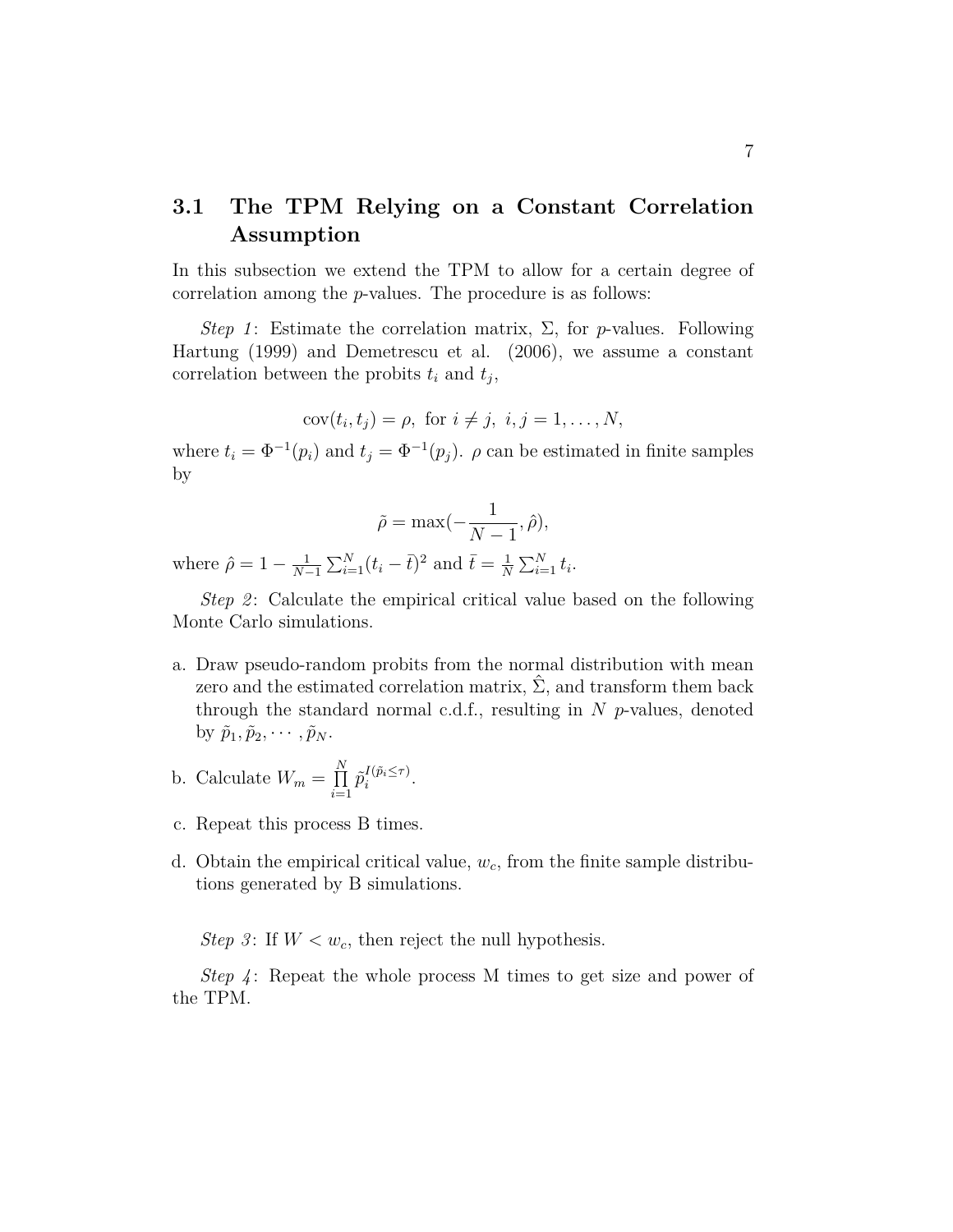**Remark 4.** *Note that the transformation alters the correlation among pvalues, although marginally. As pointed out by Zaykin et al. (2002), however, the correlation is approximately invariant under monotone transformations. As a result, the correlation between the probits*  $t_i$  *and*  $t_j$  *should be roughly equal to the correlation between the <i>p*-values  $p_i$  and  $p_j$ . The *simulation algorithm for deriving the critical values assumes correlation to be the only form of dependence between the probits, as in the case when the test statistics jointly follow a multivariate normal distribution.*

**Remark 5.** *Zaykin et al. (2002) require the correlation matrix* Σ *to be non-degenerate, which is not the case for T < N. We circumvent this problem by resorting to Hartung's (1999) proposal. The proposed method here has the advantage that N can be very large. In that case, the probability in equation (9) should be computed through the Monte Carlo algorithm described above to avoid numerical overflow.*

The modified TPM, *Wm*, has the advantage that it does not require the panel to be balanced. Its disadvantage is also obvious, since it relies on a constant correlation assumption, which may not be true in some empirical applications. To allow for general forms of cross-section dependence, we propose bootstrap TPMs in the next subsection.

### **3.2 The TPM by Allowing for General Forms of Crosssection Dependence**

We make the following assumptions:

**Assumption 2** (Linearity) The error term  $\epsilon_{it}$  in equation (2) is given by a general linear process

$$
\epsilon_{it} = \psi_i(L)e_{it},\tag{10}
$$

where *L* is the usual lag operator and  $\psi_i(z) = \sum_{k=0}^{\infty} \psi_{ik} z^k$  for  $i = 1, ..., N$ .

**Assumption 3** (Dependency; *see also Chang (2004) Assumption 1*) Define  $N \times 1$  vector  $e_t \equiv (e_{1t}, \ldots, e_{Nt})'$  for  $t = 1, \ldots, T$ . Let  $e_t$  be a sequence of i.i.d. random variables such that  $E e_t = 0$ ,  $E e_t e_t' = \Sigma$  and  $E ||e_t||^4 < \infty$ , where  $\|\cdot\|$  is the Euclidean norm.

We use the sieve bootstrap proposed by Bühlmann (1997). The sieve  $\text{bootstrap approximates } \epsilon_{it}$  with a finite-order autoregressive process, where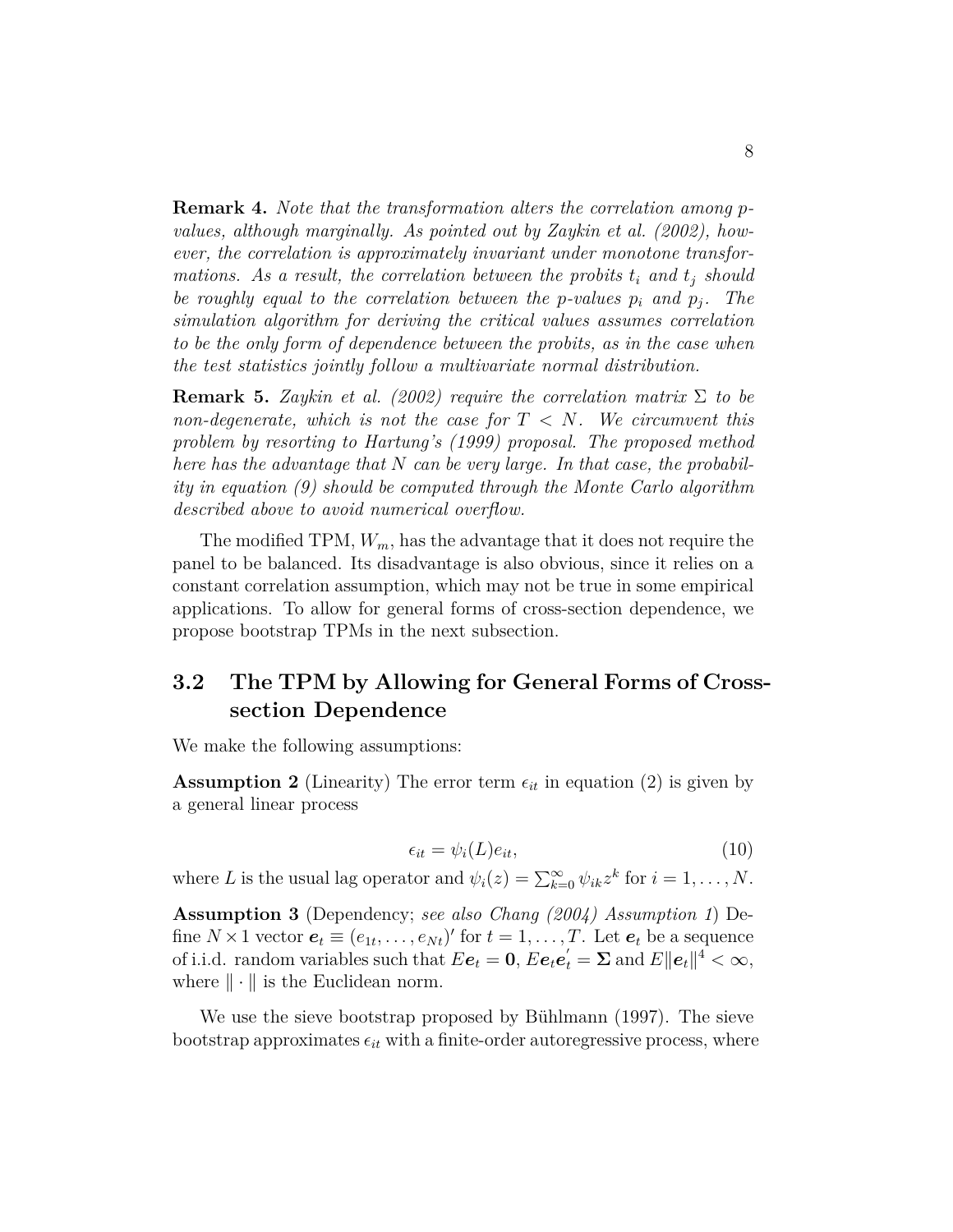the order increases with sample size. Our proposed test closely follows from the difference-based sieve bootstrap, advocated by Chang and Park (2003) and Chang (2004). Throughout the paper, we use the notation \* to denote bootstrap samples or statistics. Below we outline the necessary steps for conducting bootstrap TPM. We also discuss various issues arising in practical implementation of the proposed method.

### *Difference-based bootstrap TPM, W*<sup>∗</sup> *a* :

*Step 1*: Fit the approximated autoregression to  $\hat{\epsilon}_{it}$ , where  $\hat{\epsilon}_{it} = \Delta y_{it}$ in equation (2) under the unit root null hypothesis,

$$
\hat{\epsilon}_{it} = \sum_{j=1}^{J_i} \phi_{ij} \hat{\epsilon}_{i,t-j} + e_{it} \tag{11}
$$

by the usual OLS regression, where the selection of lag order  $J_i$  is specified in *Remark 7*. Denote by  $\hat{\phi}_{ij}$  the OLS estimates and by  $\hat{e}_{it}$  the residuals in regression (11). Then form the time series residual vectors  $\hat{\mathbf{e}}_t \equiv (\hat{e}_{1t}, \dots, \hat{e}_{Nt})'$  for  $t = 1, \dots, T$ .

*Step 2*: Generate the  $N \times 1$  vector  $e_t^* \equiv (e_{1t}^*, \ldots, e_{Nt}^*)'$  by resampling from the centered residual vectors  $\hat{\mathbf{e}}_t$ . That is, obtain  $\mathbf{e}_t^*$  from the empirical distribution of  $(\hat{\mathbf{e}}_t - T^{-1} \sum_{t=1}^T \hat{\mathbf{e}}_t), t = 1, \dots, T$ . The bootstrap samples  $\mathbf{e}_t^*$ constructed as such will preserve the cross-section dependence structure of the data.

*Step 3*: Generate  $\epsilon_{it}^*$  recursively from  $e_{it}^*$  as

$$
\epsilon_{it}^* = \sum_{j=1}^{J_i} \hat{\phi}_{ij} \epsilon_{i,t-j}^* + e_{it}^*,
$$
\n(12)

where  $\hat{\phi}_{ij}$  are the estimated coefficients from the fitted regression (11).

*Step 4*: Impose the null of unit root to obtain bootstrap samples  $y_{it}^*$ as

$$
y_{it}^* = y_{i,t-1}^* + \epsilon_{it}^*.
$$
 (13)

*Step 5*: Based on the bootstrap sample  $y_{it}^*$ , calculate the bootstrap TPM,  $W_a^*$ , defined in equation (8).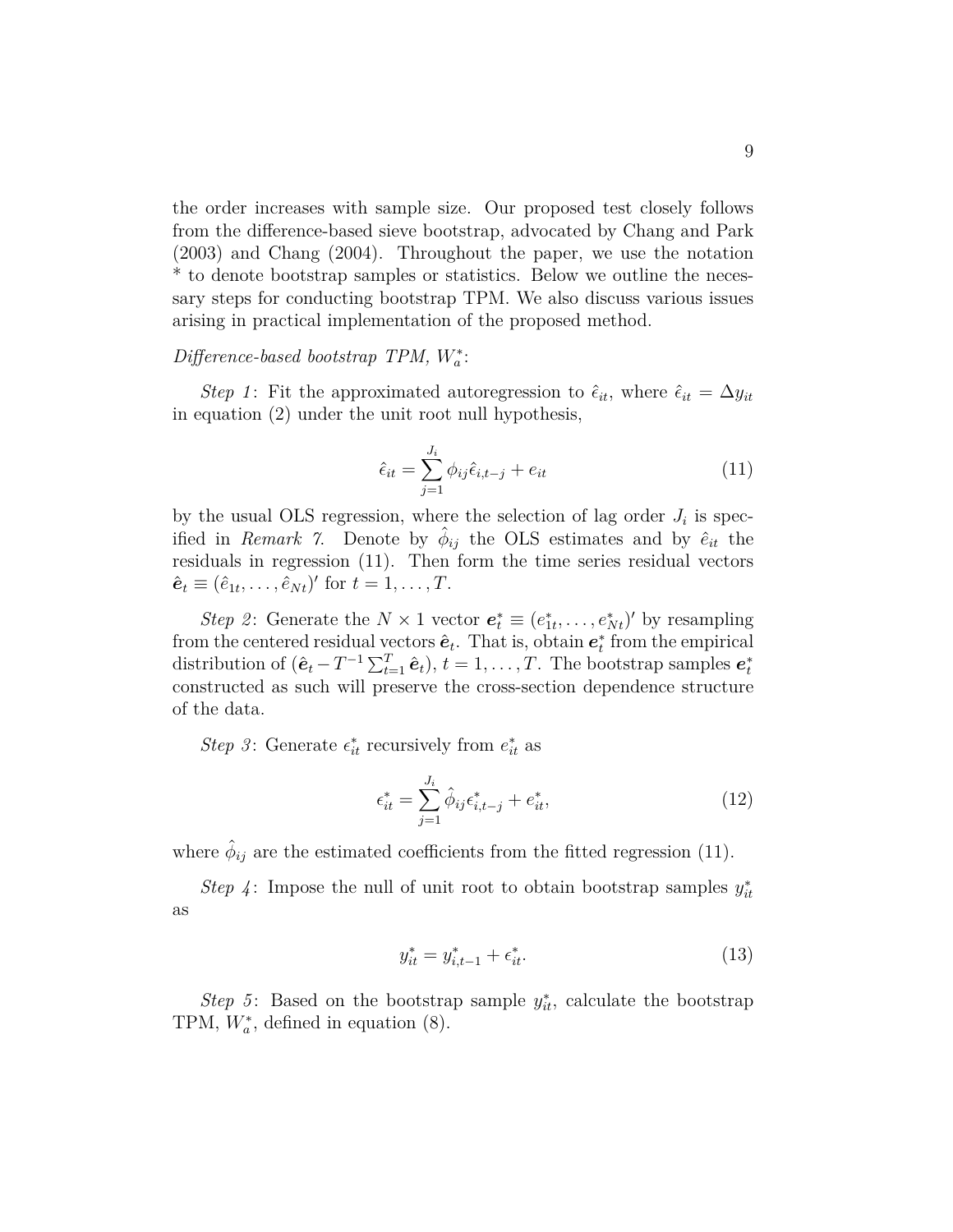*Step 6* : Repeat steps 2-5 *B* times, where *B* denotes the number of bootstrap replications.

*Step 7*: Obtain  $c^*(\lambda)$  such that  $P\{W_a^* \leq c^*(\lambda)\} = \lambda$  for any given significance level  $\lambda$ . The bootstrap test  $W^*_{a}$  rejects the unit root null hypothesis if  $W_a \leq c^*(\lambda)$ , where  $W_a$  is the TPM using the original sample.

### *Residual-based bootstrap TPM, W*<sup>∗</sup> *b* :

Based on the test by Chang and Park (2003), Palm et al. (2008) propose a residual-based unit root test. We extend Palm et al. (2008)'s method to panel unit root test by resampling entire cross sections of residuals to preserve the dependence structure among cross-section units. All steps remain unchanged for the residual-based bootstrap TPM,  $W_b^*$ , except *Step 1*, in which the residuals are obtained from an Augmented Dickey-Fuller (ADF) regression as in the following equation

$$
\hat{e}_{it} = y_{it} - \hat{\alpha}_i y_{i,t-1} - \sum_{j=1}^{J_i} \hat{\phi}_{ij} \Delta y_{i,t-j}.
$$
\n(14)

**Remark 6.** *We give no formal proof of the consistency of the bootstrap tests,*  $W_a^*$  *and*  $W_b^*$ *, which might be conjectured from Chang (2004) and Palm et al. (2008).*

**Remark 7.** *The selection of lag orders of the approximated autoregressions (11) and (14) can be based on any of the well-known selection criteria such as AIC and BIC. We use modified AIC procedure by Ng and Perron (2001).*

**Remark 8.** The initial values of  $\epsilon_{it}^*$  in (12) and  $y_{it}^*$  in (13) are simply *set equal to zero. We run the recursion for 50 initial observations before*  $using \epsilon_{it}^{*}$  and  $y_{it}^{*}$  to mitigate the effect of initial conditions.

**Remark 9.** *The TPM can be easily modified to incorporate weights, w<sup>i</sup> , into the analysis as*  $W = \prod^N$ *i*=1  $p_i^{w_i I(p_i \leq \tau)}$  $\binom{w_i}{i}$ , thus allowing tests of more preci*sion to play a larger role.*

### **4 Monte Carlo Study**

In this section we explore small-sample performance of the proposed TPMs,  $W_m$ ,  $W_a^*$  and  $W_b^*$ . We consider both "strong" and "weak" cross-section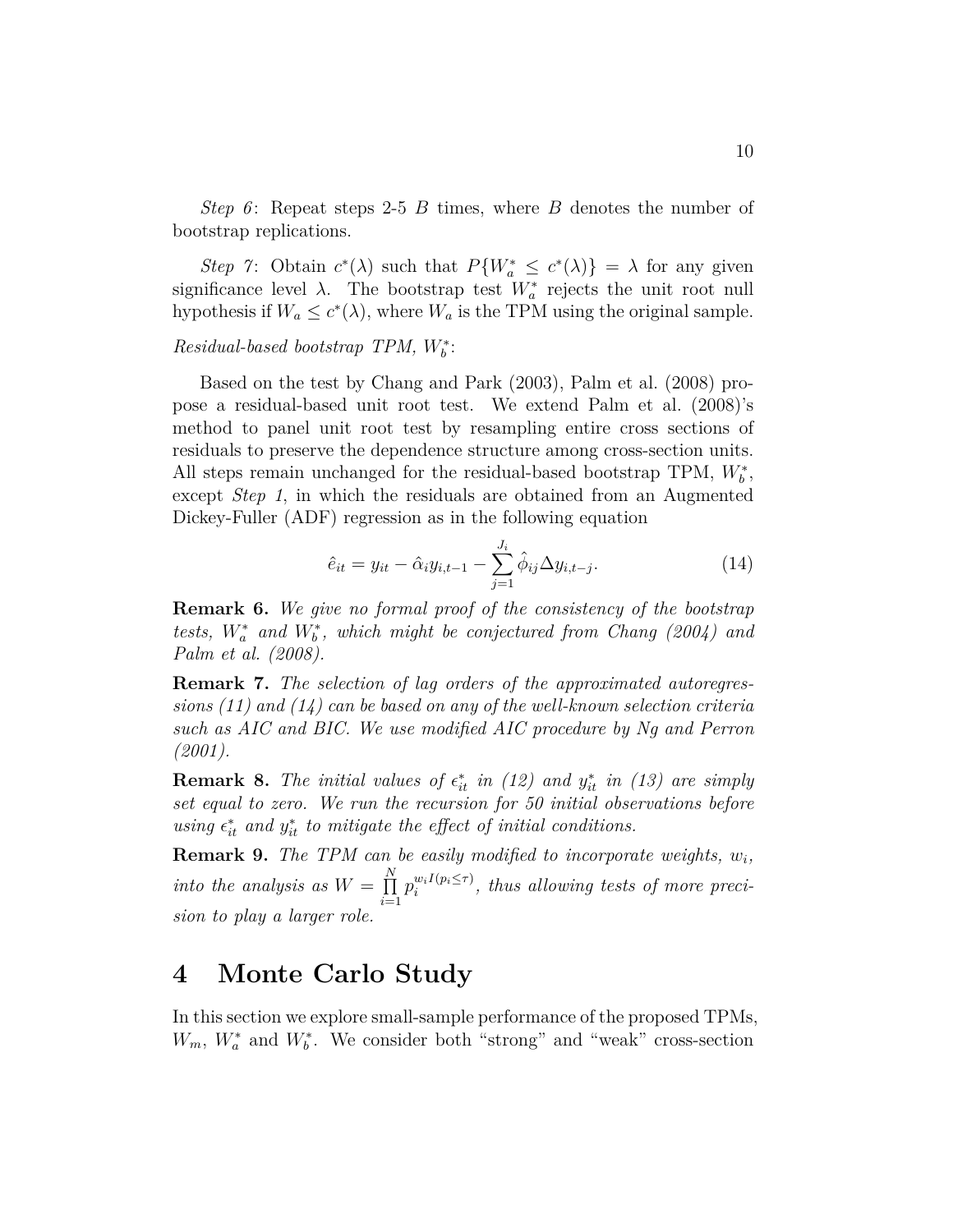dependence, with the former driven by a common factor and the latter due to spatial dependence.

### **4.1 The Design of Monte Carlo**

Initially we consider dynamic panels with the cross-section dependence driven by a common factor. The data generating process (DGP) in this case is given by

$$
y_{it} = (1 - \alpha_i)\mu_i + \alpha_i y_{i, t-1} + \epsilon_{it}, \qquad (15)
$$

where

$$
\epsilon_{it} = \gamma_i f_t + \xi_{it},\tag{16}
$$

for  $i = 1, \ldots, N$ ,  $t = -50, -49, \ldots, T$  with the initial value  $y_{i,-50} = 0$ . The factor loading  $\gamma_i$  is drawn from uniform distribution as  $\gamma_i \sim$  i.i.d.  $U[0,3]$ . The individual fixed effect  $\mu_i$ , the common factor  $f_t$  and the error term  $\xi_{it}$  are independently drawn from normal distribution as  $\mu_i \sim$  i.i.d. *N*(0*,* 1),  $f_t$  ∼ i.i.d. *N*(0*,*  $\sigma_f^2$ ) and  $\xi_{it}$  ∼ i.i.d. *N*(0*,* 1).

The factor structure in equation (16) has been widely used in the literature with the dependence being driven by a single factor in the error terms, eg. Moon and Perron (2004) and Pesaran (2007). We explore the properties of the tests under cross-section independence with  $\sigma_f^2 = 0$ (*DGP 1*) and under "high" cross-section dependence with  $\sigma_f^2 = 10$  (*DGP 2* ).

**Remark 10.** *Note that the DGP in (15) and (16) covers the case of nonstationary common factor and idiosyncratic errors and is nested within Bai and Ng's (2004) framework. To illustrate, consider the following DGP:*

$$
y_{it} = \gamma_i F_t + e_{it},
$$
  
\n
$$
F_t = \varphi F_{t-1} + f_t,
$$
  
\n
$$
e_{it} = \delta_i e_{i,t-1} + \xi_{it},
$$
\n(17)

*where*  $\gamma_i$ ,  $f_t$  *and*  $\xi_{it}$  *are defined as before. Under the null hypothesis of common and idiosyncratic unit roots, that is,*  $H_0$ :  $\varphi = 1$ *, and*  $\delta_i = 1$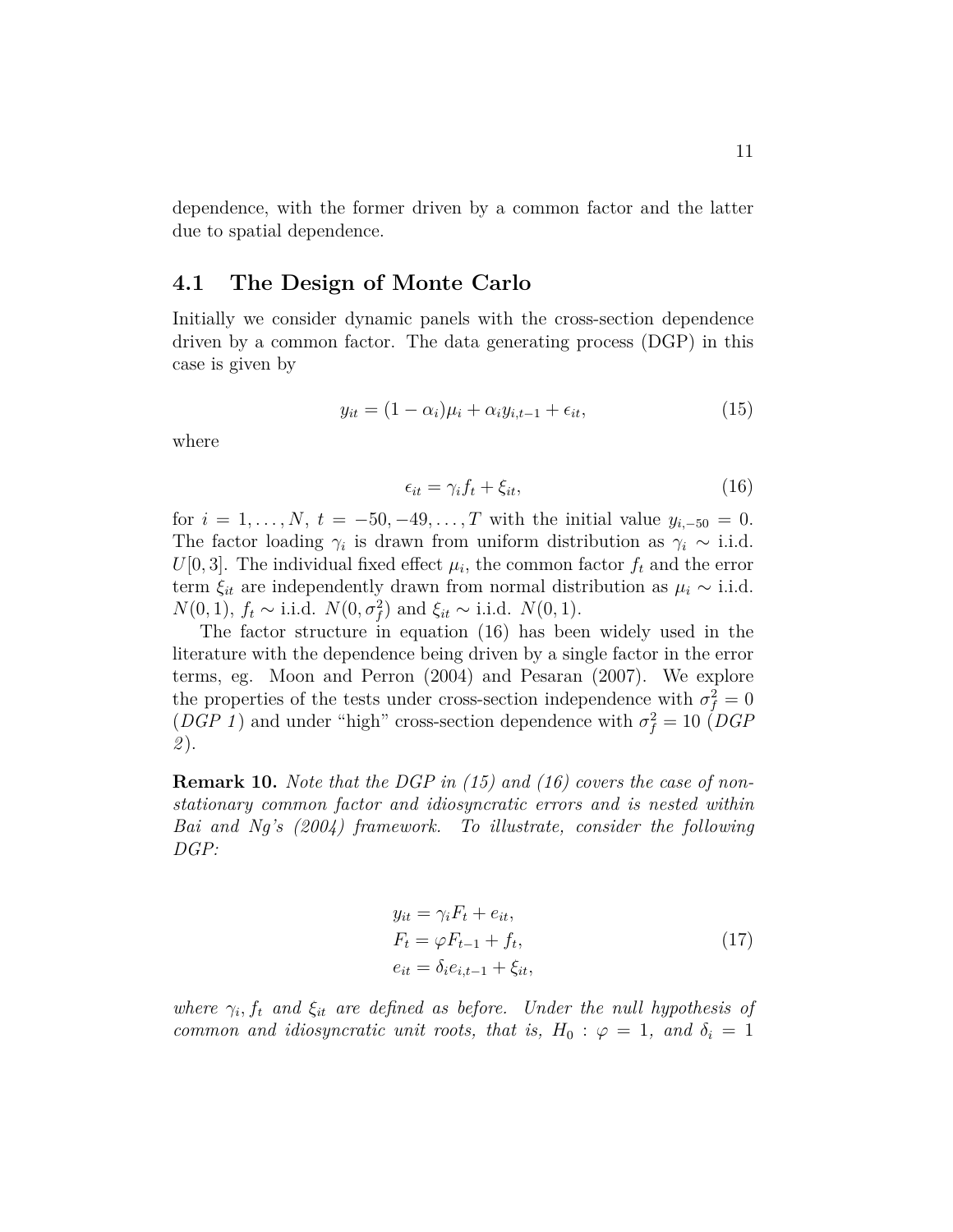*for all i, the DGP setup in (17) is equivalent to our DGP in (15) and (16) when*  $\alpha_i = 1$  *for all i. However, these two DGPs are different in the case of a unit root in the common factor and near-unit roots in the idiosyncratic errors, that is,*  $H_0: \varphi = 1$ *, and*  $\delta_i \sim U[0.8, 1]$  *for all i. See, for example, Banerjee et al. (2004) for the detailed description of this case of cross-unit cointegration.*

Next we allow for serial correlation in the error terms. We consider a number of experiments where the errors  $\xi_{it}$  in (16) are generated either as an AR(1) process (*DGP 3* )

$$
\xi_{it} = \rho_i \xi_{i, t-1} + e_{it},\tag{18}
$$

or as an MA(1) process (*DGP 4* )

$$
\xi_{it} = e_{i,t} + \lambda_i e_{i,t-1},\tag{19}
$$

where  $e_{it}$  ∼ i.i.d. *N*(0*,* 1). We choose  $ρ_i$  ∼ i.i.d. *U*[0*.*2*,* 0*.*4] or *U*[−0*.*4*,* −0*.*2] and  $\lambda_i \sim$  i.i.d. *U*[0*.*2*,* 0*.*4] or *U*[−0*.*4*,* −0*.*2]. These DGPs are intended to check the behavior of our tests under different types of serial correlation.

Finally we consider spatial dependence as an alternative means of capturing cross-section dependence in the panel. Following Baltagi et al. (2007), we consider two commonly used spatial error processes: the spatial autoregressive (SAR) and the spatial moving average (SMA). The SAR specification (*DGP 5*) for the  $N \times 1$  error vector  $\epsilon_t$  in (15) can be expressed as

$$
\epsilon_t = \theta_1 W_N \epsilon_t + \upsilon_t = (I_N - \theta_1 W_N)^{-1} \upsilon_t,\tag{20}
$$

where  $W_N$  is an  $N \times N$  known spatial weights matrix,  $\theta_1$  is the spatial autoregressive parameter and the error component  $v_t$  is assumed to be distributed independently across cross-section dimension with constant variance  $\sigma_v^2$ . In contrast, the SMA specification (*DGP 6*) for the error vector  $\epsilon_t$  can be expressed as

$$
\epsilon_t = \theta_2 W_N v_t + v_t = (I_N + \theta_2 W_N)v_t,
$$
\n(21)

where  $\theta_2$  is the spatial moving average parameter. Without loss of generality, we let  $\sigma_v^2 = 1$ . We consider the spatial dependence with  $\theta_1 = 0.8$  and  $\theta_2 = 0.8$ . Following Kelejian and Prucha (1999), we specify the spatial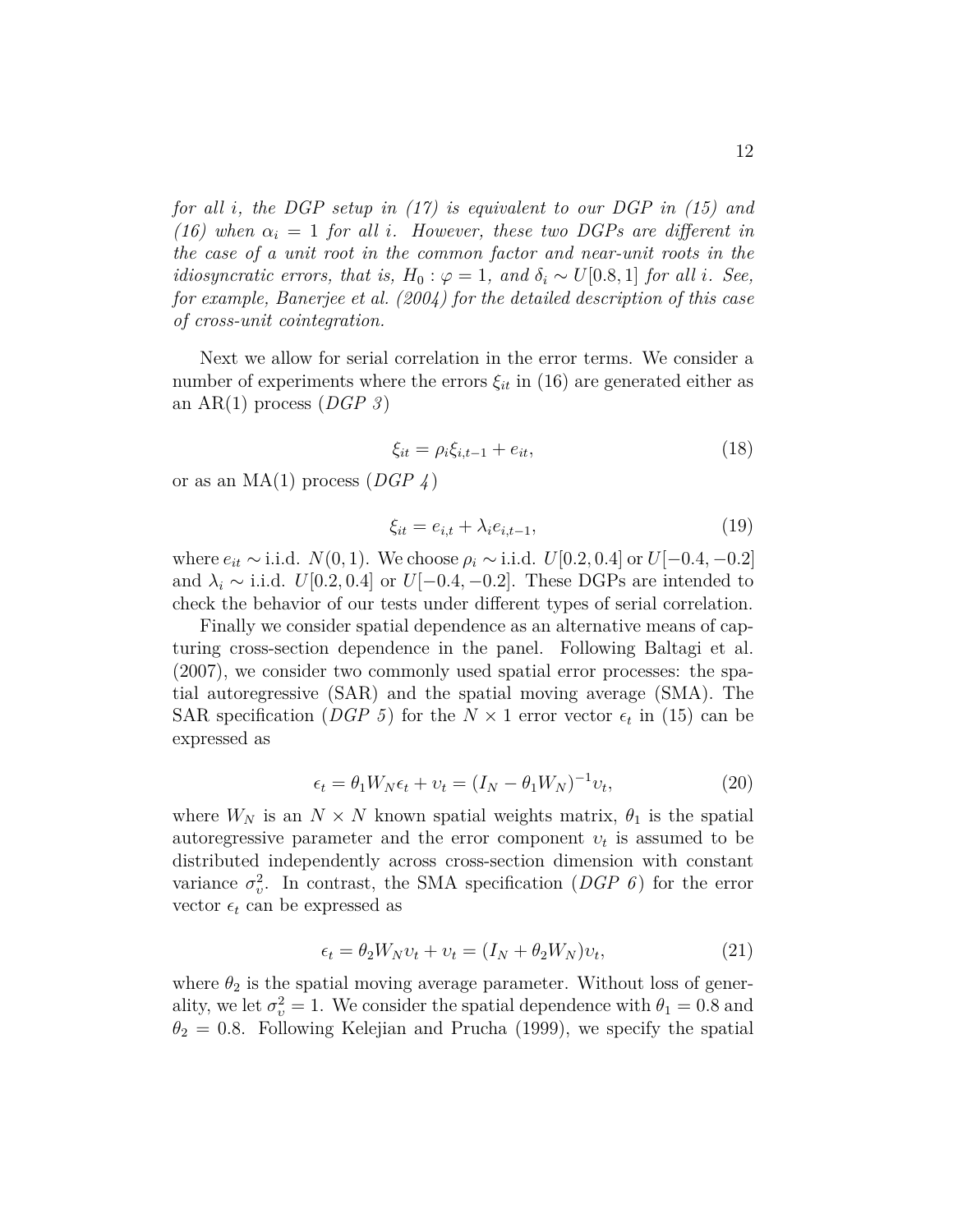weight matrix  $W_N$  as a "1 ahead and 1 behind" matrix with the *i*th row  $(1 < i < N)$  of this matrix having nonzero elements in positions  $i+1$  and  $i-1$ . Each row of this matrix is normalized such that all its non-zero elements are equal to 1/2.

For all of DGPs considered here, we choose

$$
\alpha_i \begin{cases} \sim i.i.d. \ U[0.85, 0.95] & \text{for } i = 1, ..., N_0, \text{ where } N_0 = \delta \cdot N \\ = 1 & \text{for } i = N_0 + 1, ..., N. \end{cases}
$$

The value of  $\delta$  indicates the fraction of stationary series in the panel, varying in the interval 0-1. When  $\delta = 0$ , we explore the size of the tests. Choosing  $\delta = 0.1, 0.5$  and 0.9, we analyze the impact of the proportion of stationary series on the power of the tests. The tests are one-sided with the nominal size set at 5%, and conducted for all combinations of  $N \in \{20, 50\}$ and  $T \in \{20, 50, 100\}$ . The results are obtained with MATLAB 7.9 using  $M = 2000$  simulations. Within each simulation, additional  $B = 1000$ bootstrap replications are performed. All of the above parameters,  $\mu_i$ ,  $\alpha_i$ , *γi* , *λ<sup>i</sup>* , *ρ<sup>i</sup>* are generated independently of each other, and of the error *ξit* and  $e_{it}$ , and also of the factor  $f_t$ . Moreover,  $f_t$  is generated independently of  $\xi_{it}$  and  $e_{it}$ .

We calculate the ADF *t* statistics. The number of lags in the ADF regressions is selected according to the modified AIC procedure suggested by Ng and Perron (2001). The null distributions of the ADF *t*-statistics generally converge to functionals of the Brownian motion and thus analytic expressions of the distribution functions are not available. Now it is a fairly standard practice to obtain *p*-values of unit root tests using response surface regressions. We use *p*-values of the ADF tests as provided by MacKinnon  $(1996)$ . <sup>5</sup>

We compute the pairwise cross-section correlation coefficient,  $\hat{\rho}_{ij}$ , of the residuals from the ADF regressions. Following Pesaran (2004), we construct the average of these correlation coefficients as

$$
\bar{\hat{\rho}} = \frac{2}{N(N-1)} \sum_{i=1}^{N-1} \sum_{j=i+1}^{N} \hat{\rho}_{ij},
$$
\n(22)

<sup>&</sup>lt;sup>5</sup>MacKinnon (1996) derives asymptotic *p*-values by taking account of heteroscedasticity and shows that, for the ADF *t* tests, the differences between asymptotic and finite-sample *p*-values are quite modest. One can also use the finite-sample *p*-values of the ADF tests that controls the lag order as provided by Cheung and Lai (1995).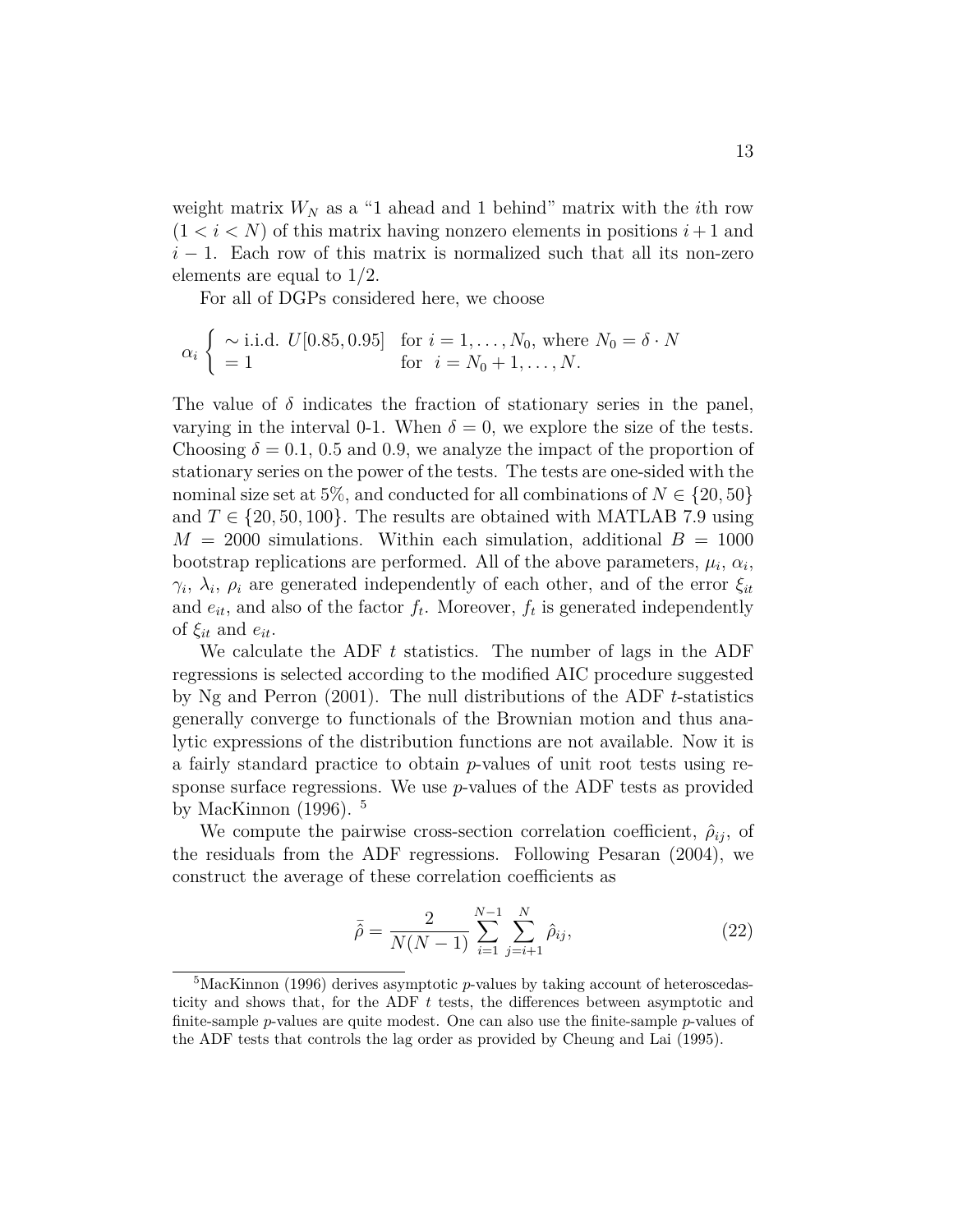and the associated cross-section dependence (*CD*) test statistics as

$$
CD = \sqrt{\frac{2T}{N(N-1)}} \sum_{i=1}^{N-1} \sum_{j=i+1}^{N} \hat{\rho}_{ij}.
$$
 (23)

Under the null of no cross-section dependence,  $CD \sim N(0, 1)$ . If the  $CD$ statistic does not reject, we use Zaykin et al. (2002)'s original W test; but if the *CD* statistic rejects, we use the proposed tests,  $W_m$ ,  $W_a^*$  and  $W_b^*$ .

### **4.2 Monte Carlo Results**

This section reports the size and power of the modified TPM (denoted by  $W_m$ ), difference-based bootstrap TPM (denoted by  $W_a^*$ ) and residualbased bootstrap TPM (denoted by  $W_b^*$ ). For comparison, we also include some other commonly used second-generation panel unit root tests. More specifically, we consider Demetrescu et al. (2006)'s modified inverse normal test (denoted by Z), Hanck (2008)'s Simes test (denoted by S), Pesaran (2007)'s CIPS test, Bai and Ng (2004)'s  $P_e^c$  test, Chang (2004)'s  $K_{OT}^*$  test (denoted by  $K_a^*$ ) and Palm et al. (2008)'s modified  $K_{OT}^*$  test (denoted by  $K_b^*$ ). To gauge the effect of cross-section dependence on first-generation panel unit root tests, we also include Maddala and Wu (1999)'s Fisher test (denoted by P) and Zaykin et al. (2002)'s original TPM (denoted by W).

Table 1 gives the average cross-section correlation coefficient  $\hat{\rho}$  and the average *CD* statistic for  $N = 20$ ,  $T = 50$  and  $N = 50$ ,  $T = 100$ , using 2000 replications. The average correlation coefficient is 0 under cross-section independence (DGP 1), between 3% to 22% under spatial dependence (DGP 5 and 6) and about 80% with a factor structure (DGP 2-4). Thus our DGPs considered here are rather general, representing a wide range of cross-section dependence in practice. For all of the cases except DGP 1, the *CD* statistics reject the null of no cross-section dependence, and therefore we use the proposed TPMs under DGPs 2-6.

### [Table 1 about here.]

In the absence of clear guidance regarding the choice of  $\tau$ , we try 10 different cut-off values, ranging from 0.05, 0.1,  $0.2, \dots$ , up to 0.9. We find that both original and proposed TPMs tend to have relatively small size distortions with a smaller  $\tau$ , and that their power does not show any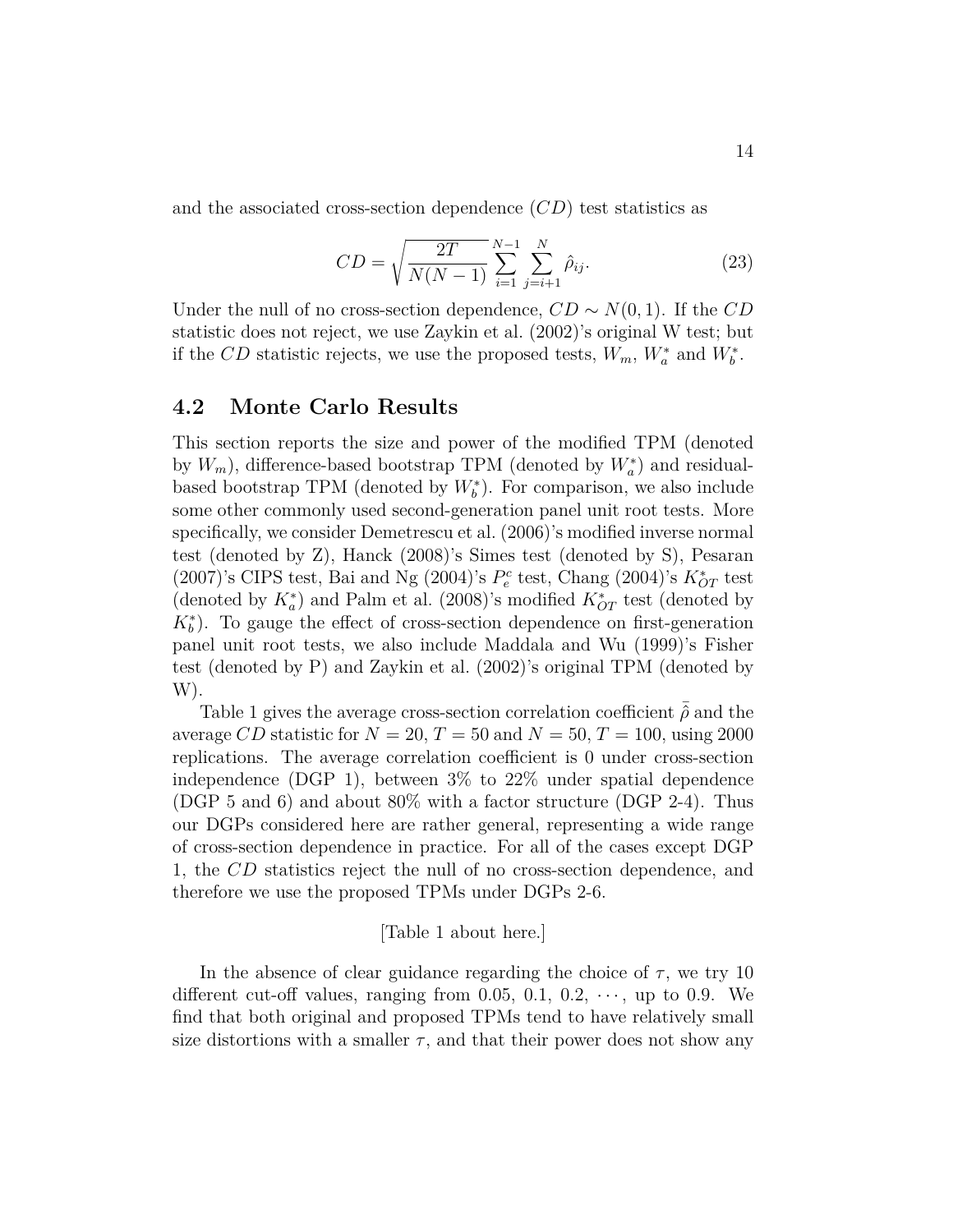clear patterns. In our paper we select  $\tau = 0.1$ . We also note that our simulation results are similar as  $\tau$  varies between 0.05 and 0.2. It seems that a small truncation point is preferable in practice. <sup>6</sup>

The results in Table 2 are obtained for the case of cross-section independence for a benchmark comparison. Table 3 reports the case of cross-section dependence driven by a single common factor without residual serial correlation. Tables 4 and 5 report the results from positive AR serial correlation and negative MA serial correlation, respectively.<sup>7</sup> Tables 6 and 7 report the results with spatial dependence.

We focus on sizes of the tests first. With *no* cross-section dependence (Table 2), P, S, W and CIPS tests yield good empirical size, close to the 5% nominal level. The rest of the tests are slightly undersized.

In the presence of strong cross-section dependence (Tables 3, 4 and 5), P test shows severe size distortions.  $W_a^*$  and  $W_b^*$  tests behave similarly and exhibit good size properties.  $K_a^*$  and  $K_b^*$  tests generally perform well but are severely oversized when  $N = 50$  and  $T = 20$ . These results are not unexpected as both tests are designed for the cases of small *N* and large *T*. CIPS and S tests show size distortions for the case of negative serial correlation but perform reasonably well for other cases. Z and *W<sup>m</sup>* tests are slightly oversized but  $P_e^c$  test is conservative in most of time.

Under SAR specification (Table 6), CIPS,  $P_e^c$  and  $W_m$  tests exhibit size distortions, mainly because spatial correlation is typically weak and not captured by a common factor or constant correlation assumption. Ignoring such a weak correlation leads to over-rejection as well, as shown by the result from P test.  $K_a^*$  and  $K_b^*$  tests are severely undersized.  $W_a^*$  and  $W_b^*$  tests are undersized for small *T*, but the size distortion reduces as *T* becomes large. S test performs reasonably well. Under SMA specification (Table 7), while all bootstrap tests suffer from downward size distortions, P, CIPS and *W<sup>m</sup>* tests are slightly oversized. The size of other tests are, however, reasonably close to the nominal size in most of the cases.

We turn to finite sample powers of the tests. In general, the sizeunadjusted power increases with *T*. All the tests become more powerful as N increases if  $\delta$  is fixed, which justifies the use of panel data in unit root

 ${}^{6}$ To save space, the complete simulation results for the TPM with all candidate truncation points are not reported here, but are available upon request.

<sup>7</sup>The results from negative AR serial correlation are qualitatively similar to those in Table 5 and the results from positive MA serial correlation are qualitatively similar to those in Table 4 and thus they are not reported here.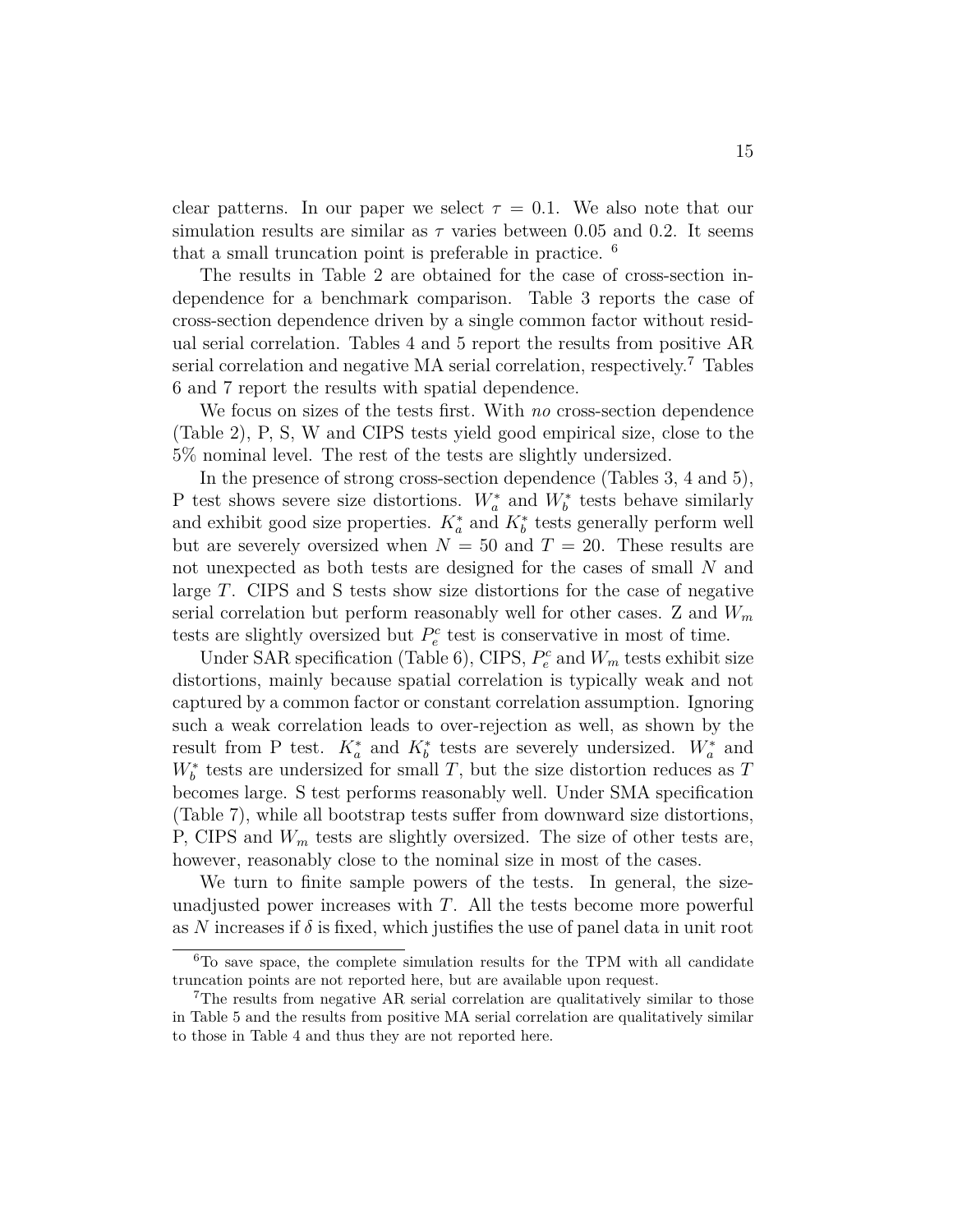tests. The tests become more powerful when the proportion of stationary series increases in the panel, consistent with the findings in Karlsson and Löthgren (2000).

Given the substantial size distortions of P test under cross-section dependence, we are only interested in the comparison of other tests in terms of size-unadjusted power. A general finding is that there is no uniformly most powerful test. The powers depend on the sample size, the proportion of stationary series and the DGPs. S test becomes most powerful sometimes when only very few series in the panel are stationary  $(\delta = 0.1)$ , but is outperformed by other tests when the proportion of stationary series increases. While CIPS test tends to have the best power under the factor structure,  $P_e^c$  test performs clearly better than other tests under spatial dependence in most cases.  $K_a^*$  and  $K_b^*$  tests behave similarly and have good power under factor structure but not under SAR specification. Without exception,  $W_b^*$  test is slightly more powerful than  $W_a^*$  test, consistent with the findings in Palm et al. (2008).  $W_m$  and Z tests have the power comparable to  $W_b^*$  test in most cases and all of them perform quite well under factor structure with negative serial correlation and spatial dependence.

> [Table 2 about here.] [Table 3 about here.] [Table 4 about here.] [Table 5 about here.] [Table 6 about here.] [Table 7 about here.]

# **5 Empirical Application**

In their analysis of the term structure of macroeconomic forecasts, Lahiri and Sheng (2008) proposed a Bayesian learning model. One of their model implications is that forecast precision (i.e. the reciprocal of forecast uncertainty), if perceived properly, should contain a unit root. To the best of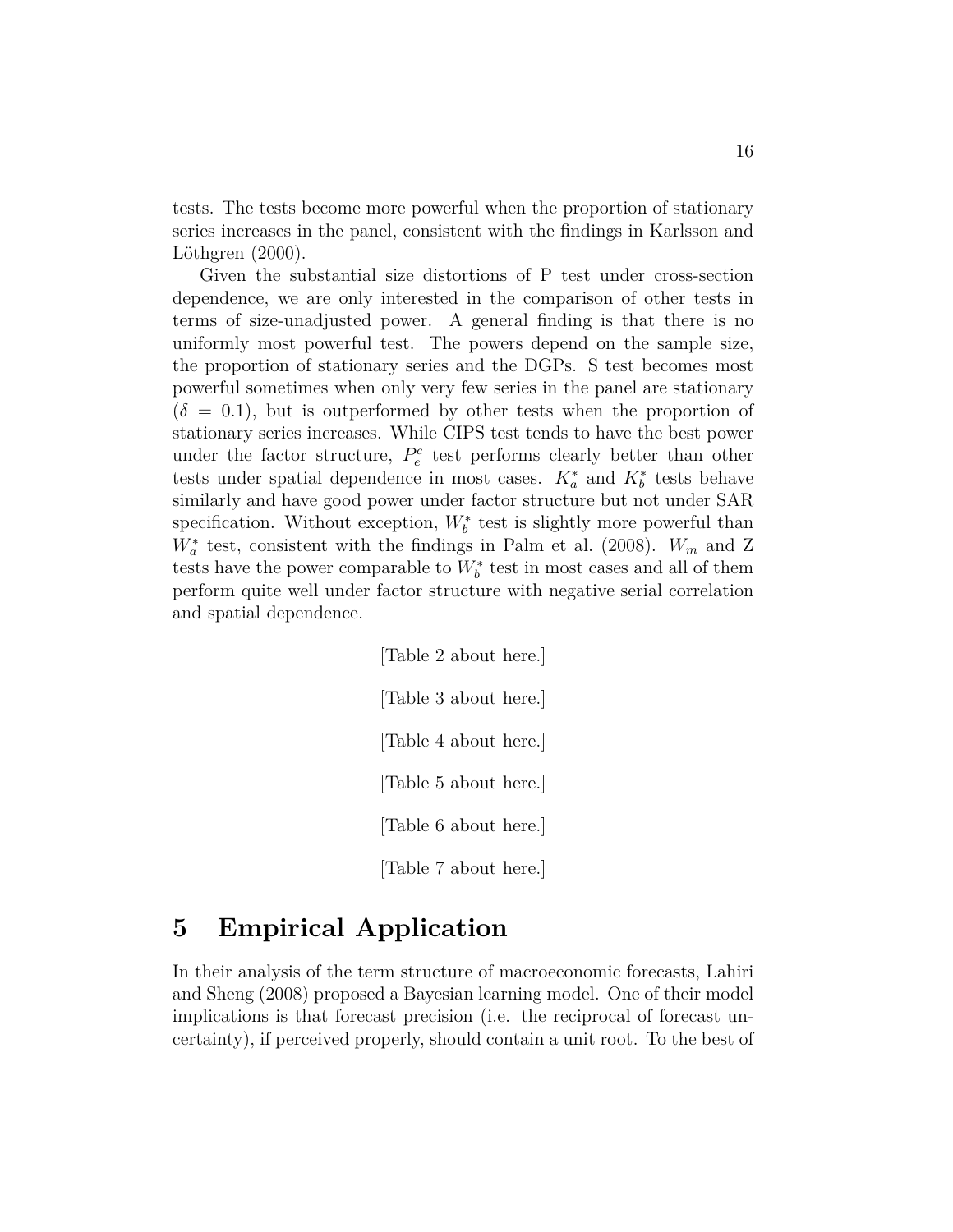our knowledge, this proposition has never been tested, partly due to lack of a direct measure of forecast uncertainty. Using the density forecasts for inflation and real GDP, we test this hypothesis directly.

Following the terminology in Lahiri and Sheng (2008), the precision of individual *i*'s belief is evolved according to the following equation:

$$
a_{ith} = a_{it,h+1} + b_{ith},\tag{24}
$$

where *aith* is the precision of individual *i*'s *posterior* belief in predicting the variable for the target year *t* and *h* quarters ahead to the end of the target year, and  $a_{it,h+1}$  is the precision of his *prior* belief at  $h+1$  quarters ahead to the end of the target year  $t$ . Here  $b_{ith}$  is individual *i*'s perceived quality of public information, which measures the shock to his precision updating process. In Bloom's (2009) terminology, *bith* is called "uncertainty shocks".

The data in this study are taken from Survey of Professional Forecasters (SPF), provided by the Federal Reserve Bank of Philadelphia. A unique feature of the SPF data is that forecasters are also asked to provide density forecasts for inflation and real GDP. Although the SPF began in 1968, for several reasons as stated in Engelberg et al. (2009), we restrict attention to data collected from the first quarter of 1992 to the second quarter of 2009. We study the density forecasts for the annual real GDP and inflation rate. Survey respondents make their first forecasts when there are 8 quarters to the end of the target year; that is, they start forecasting at the first quarter of the previous year, and their last forecasts are reported at the fourth quarter of the target year. So the actual horizons for these forecasts are approximately from 8 quarters to 1 quarter. This fixed-target scheme enables us to study the evolution of forecast precision over horizons. For the purpose of estimation, we eliminate observations by infrequent respondents, and focus on the "regular" respondents who participated in at least 50 percent of the time. This leaves us with 24 individuals, whose identification numbers are listed in Table  $8.8\text{ }^8$  The precision  $a_{ith}$  is calculated as the reciprocal of the variance of the density forecast reported by individual *i*. 9

<sup>8</sup>See Giordani and Söderlind (2003) for a detailed discussion on the specification and construction of the analytical sample, and hence not repeated here.

<sup>&</sup>lt;sup>9</sup>In cases when the variance of the density forecast for an individual is zero, we put an upper bound of 120 on the precision *aith*, since the largest precision in our sample is 101. Though arbitrarily, it is better to keep these large precision numbers rather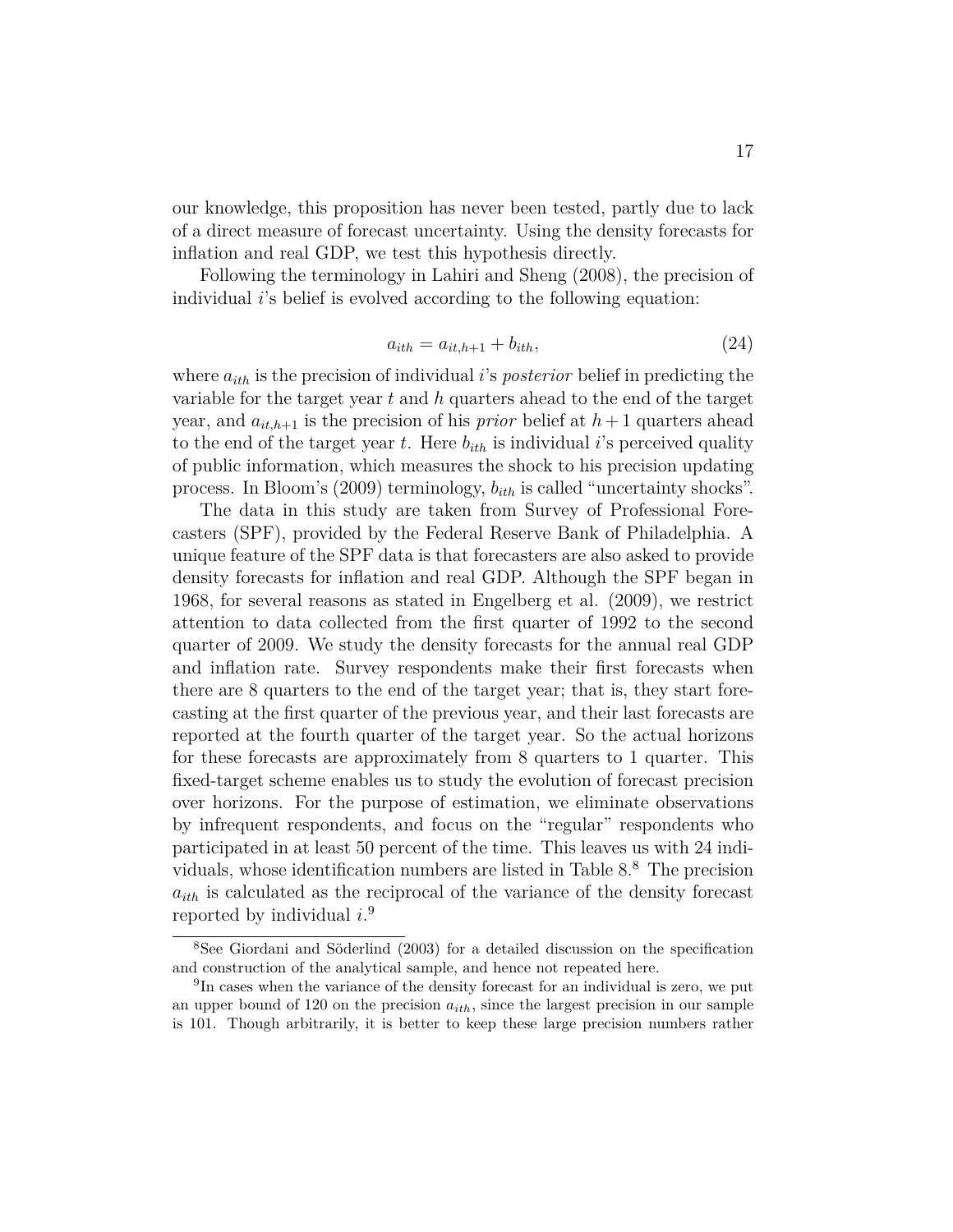We first estimate individual DF regressions. As is well known, the DF test has low power with a short time span. Reliance on long time series of data in order to increase the power of the single-series unit root tests has also been problematic due to regime changes and structural breaks. An alternative is to explore the cross-section dimension. However, as originally pointed out by O'Connell (1998), panel unit root tests can also lead to spurious results if a positive cross-section dependence exists and is ignored. As a preliminary check, we compute the pairwise crosssection correlation coefficient of the residuals from the above individual DF regressions. In our sample the average of these correlation coefficients,  $\hat{\rho}$ , is estimated to be 0.07 and 0.09 for inflation and real GDP, respectively. The *CD* statistics, 9.41 for inflation and 11.70 for real GDP, strongly reject the null of no cross-section correlation for both variables.

#### [Table 8 about here.]

Now turning to panel unit root tests that account for this positive cross-section correlation.<sup>10</sup> The joint null and alternative hypotheses are specified as in (3) and (4). For inflation forecasts, Hanck (2008)'s S test, Maddala and Wu (1999)'s P test and the modified TPM, *Wm*, reject the joint null hypothesis of non-stationarity in forecasters' precision updating process at the 5% significance level, but Demetrescu et al. (2006)'s Z test fails to reject the null. As for real GDP forecasts, S and *W<sup>m</sup>* tests show strong evidence of rejection, but P and Z tests do not reject. To understand the mixed evidence against the null, recall that Z test uses all *p*-values and tends to lose power when there are some very large *p*-values. In this example, about 40% of the *p*-values are close to 1 for inflation and 60% for real GDP. In contrast, by truncating, these large *p*-values are removed, thus providing more power for *Wm*. S test is also powerful in this case, since there are some very small and reinforcing *p*-values in the panel. Thus, the evidence from panel data analysis seems to show that in predicting real GDP and inflation, some professional forecasters do not

than throw them away, because they reflect 100% certainty underlying individuals' forecasts. More importantly, the original order of forecast uncertainty is preserved, since a precision of 120 indicates a high certainty than a precision of 101.

<sup>&</sup>lt;sup>10</sup>Note that Pesaran (2007)'s CIPS test, Bai and Ng (2004)'s  $P_e^c$  test and the bootstrap tests require balanced panels and are not calculated for this empirical example of unbalanced panel.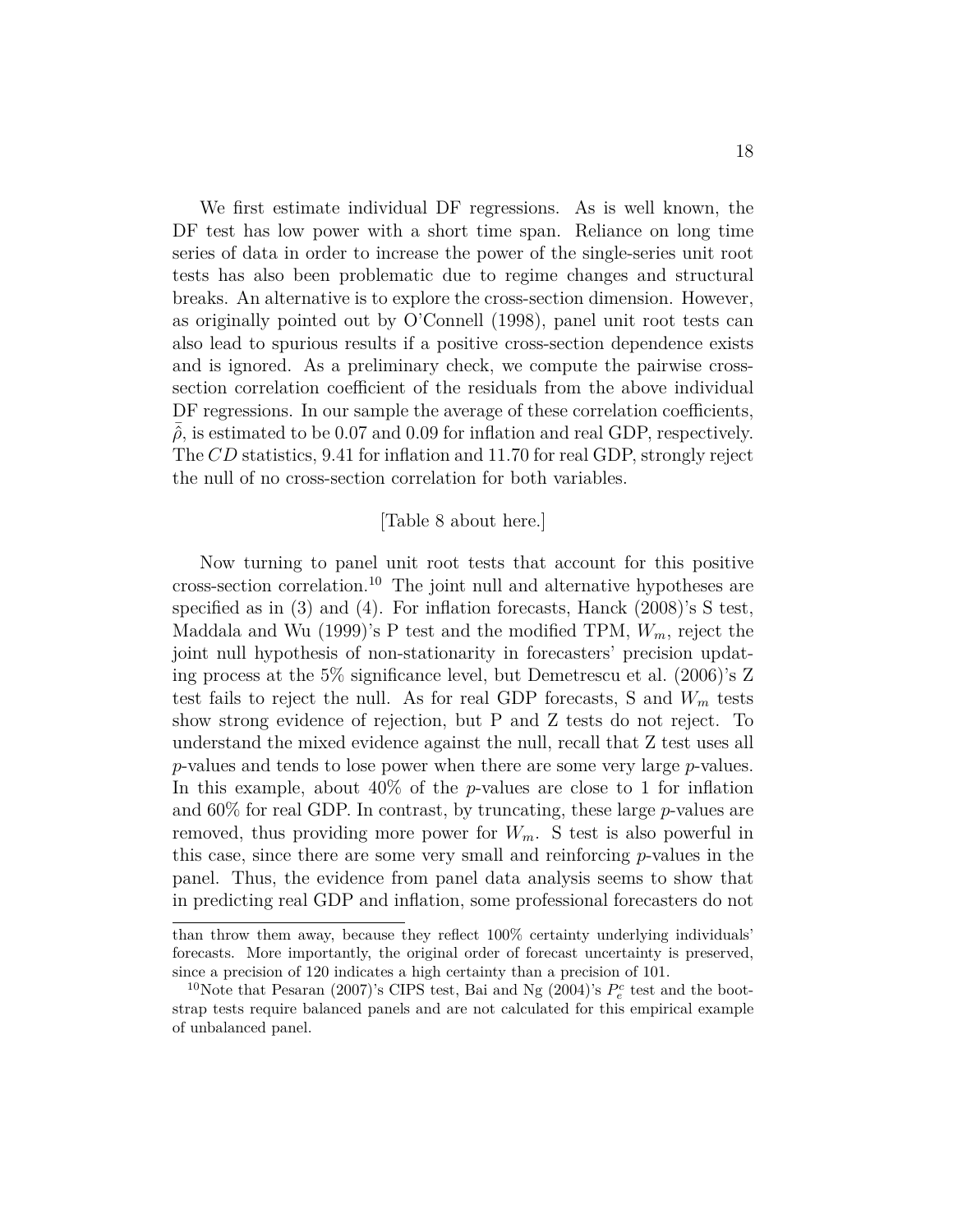update their forecast precision in an optimal Bayesian way. One possibility could be that survey measure of uncertainty does not represent the "true" or objective uncertainty correctly. Diebold et al. (1999) concluded that survey uncertainty overestimated the true values. However, Giordani and Söderlind (2003) reached an opposite conclusion. Further studies are warranted to explore the evolution of forecasters' subjective uncertainty as new information arrives.

## **6 Conclusion**

In this paper we extend Zaykin et al. (2002)'s original TPM to allow for cross-section dependence in panel units. Three tests are developed: (i) modified TPM relying on a constant correlation assumption,  $W_m$ ; (ii) difference-based bootstrap TPM,  $W_a^*$ ; and (iii) residual-based bootstrap TPM,  $W_b^*$ . By construction,  $W_m$  test allows for unbalanced panel, and  $W_a^*$ and  $W_b^*$  tests are robust to general forms of cross-section dependence in the panel. As illustrated by the empirical example on studying forecasters' precision updating process, the proposed tests gain power in cases where there are some very large *p*-values.

We conduct a systematic comparison of the proposed tests with other commonly used panel unit root tests. Monte Carlo evidence shows that  $W_a^*$  and  $W_b^*$  tests yield good empirical size especially under factor structure with positive serial correlation and under spatial autoregressive specification and  $W_m$  test is slightly oversized. All three tests deliver satisfactory power under factor structure with negative serial correlation and spatial dependence, but  $W_b^*$  test appears to be slightly more powerful than  $W^*_{a}$  test.

Our approach can be extended in a number of directions. One obvious generalization is to incorporate weights, thus allowing tests of more precision to play a larger role. Another worthwhile extension would be to develop an adaptive TPM that optimizes the selection of the truncation point among a set of candidates. This issue is currently under investigation by the authors. Furthermore, the proposed approach can also be applied to panel cointegration test.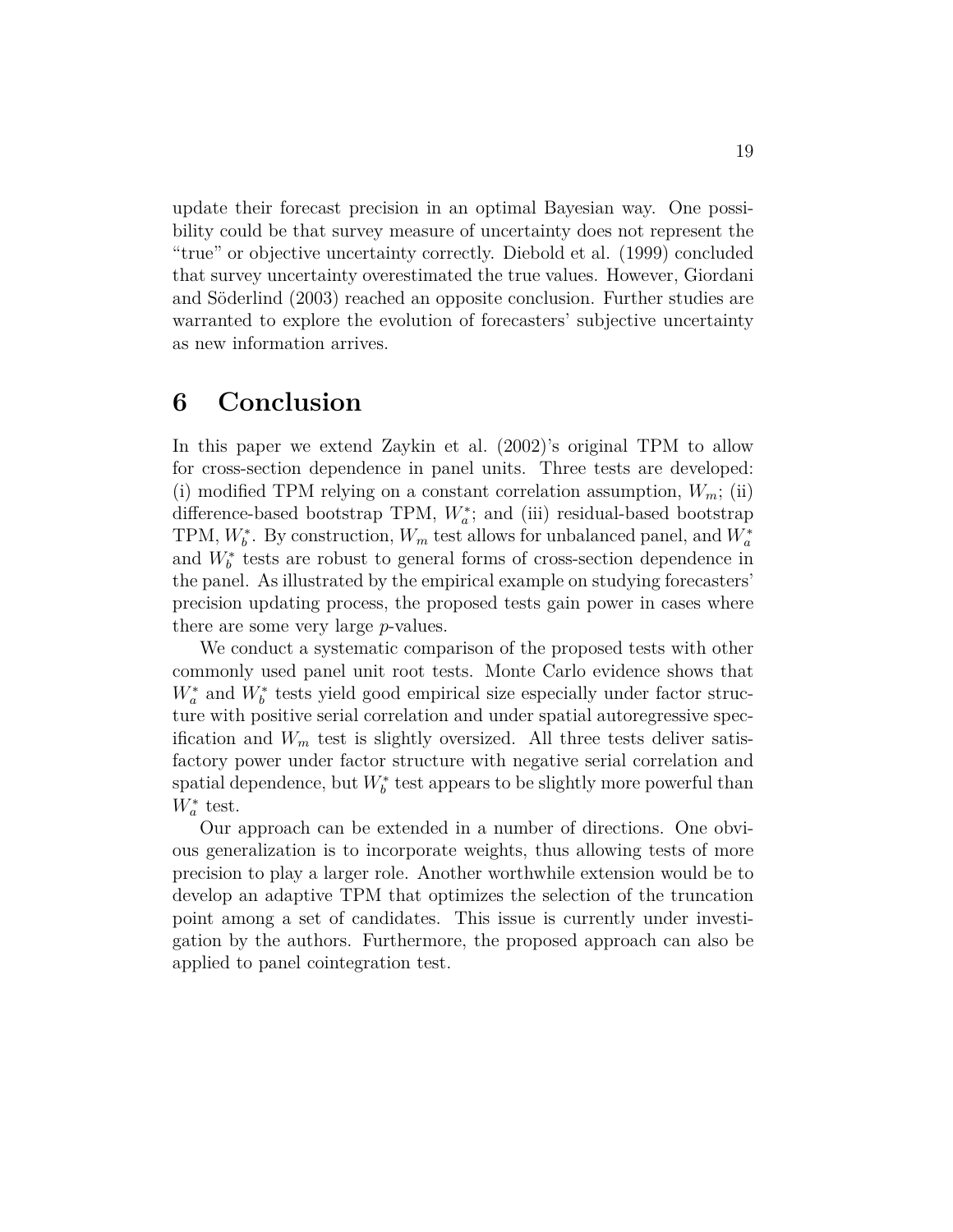### **References**

- Bai, J. and Ng, S. (2004). A PANIC Attack on Unit Roots and Cointegration. *Econometrica* 72, 1127-1177.
- Baltagi, B.H., Bresson, G. and Pirotte, A. (2007). Panel Unit Root Tests and Spatial Dependence. *Journal of Applied Econometrics* 22, 339-360.
- Banerjee, A., Marcellino, M. and Osbat, C. (2004). Some Cautions on the Use of Panel Methods for Integrated Series of Macro-economic Data. *Econometrics Journal* 7, 322-340.
- Bloom, N. (2009). The Impact of Uncertainty Shocks. *Econometrica* 77, 623-685.
- Breitung, J. and Pesaran, M.H. (2008). Unit Root and Cointegration in Panels. In Matyas, L. and Sevestre, P. (eds.) *The Econometrics of Panel Data: Fundamentals and Recent Developments in Theory and Practice*, 279-322, Kluwer Academic Publishers.
- Bühlmann, P. (1997). Sieve Bootstrap for Time Series. *Bernoulli* 3, 123- 148.
- Chang, Y. and Park, J.Y. (2003). A Sieve Bootstrap for the Test of a Unit Root. *Journal of Time Series Analysis* 24, 379-400.
- Chang, Y. (2004). Bootstrap Unit Root Tests in Panels with Crosssectional Dependency. *Journal of Econometrics* 120, 263-293.
- Cheung, Y-W. and Lai, K.S. (1995). Lag Order and Critical Values of the Augmented Dickey-Fuller Test. *Journal of Business and Economic Statistics* 13, 277-280.
- Choi, I. (2001). Unit Root Tests for Panel Data. *Journal of International Money and Finance* 20, 249-272.
- Choi, I. (2006). Combination Unit Root Tests for Cross-sectionally Correlated Panels. In Corbae, D., Durlauf, S.N. and Hansen, B. (eds.), *Econometric Theory and Practice: Frontiers of Analysis and Applied Research*. Cambridge University Press, Cambridge, UK, 311-333.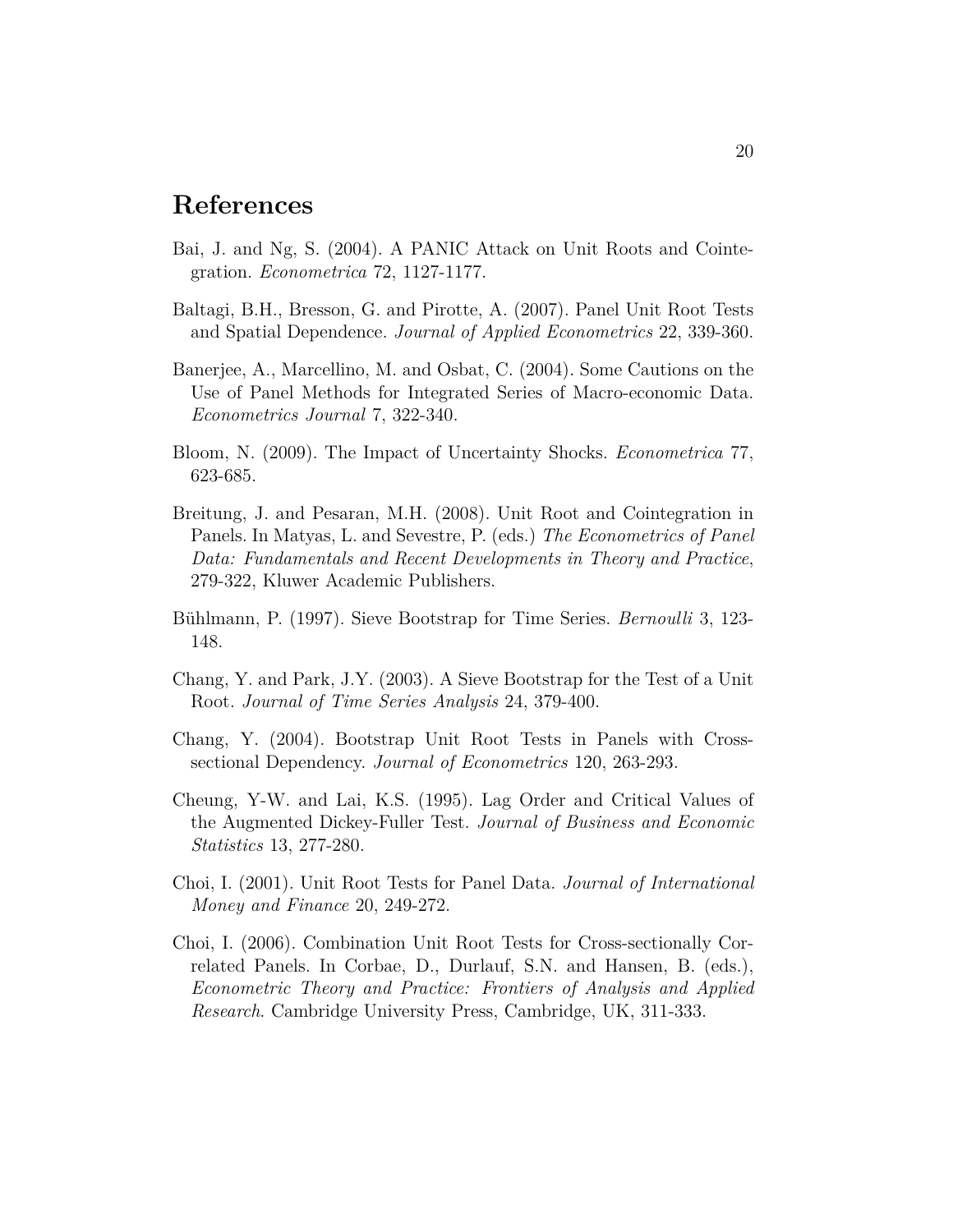- Choi, I. and Chue, T.K. (2007). Subsampling Hypothesis Tests for Nonstationary Panels with Applications to Exchange Rates and Stock Prices. *Journal of Applied Econometrics* 22, 233-264.
- Demetrescu, M., Hassler, U. and Tarcolea, A-I. (2006). Combining Significance of Correlated Statistics with Application to Panel Data. *Oxford Bulletin of Economics and Statistics* 68, 647-663.
- Diebold, F.X., Tay, A.S. and Wallis, K.F. (1999). Evaluating Density Forecasts of Inflation: The Survey of Professional Forecasters. In Engle, R.F. and White, H. (eds.), *Cointegration, Causality, and Forecasting: A Festschrift in Honour of Clive W.J. Granger*. Oxford University Press, Oxford.
- Engelberg, J., Manski, C. and Williams, J. (2009). Comparing the Point Predictions and Subjective Probability Distributions of Professional Forecasters. *Journal of Business and Economics Statistics* 27, 30-41.
- Fisher, R.A. (1932). *Statistical Methods for Research Workers*, 4th edition. Oliver and Boyd, London.
- Gengenbach, C., Palm, F.C. and Urbain, J-P. (2010). Panel Unit Root Tests in the Presence of Cross-Sectional Dependencies: Comparison and Implications for Modelling. *Econometric Reviews* 29, 111-145.
- Giordani, P. and Söderlind, P. (2003). Inflation Forecast Uncertainty. *European Economic Review* 47, 1037-1059.
- Hanck, C. (2008). Intersection Test for Panel Unit Roots. Forthcoming in *Econometric Reviews*.
- Hanck, C. (2010). Nonstationary-Volatility Robust Panel Unit Root Tests and the Great Moderation. *Working paper*, Department of Economics and Econometrics, University of Groningen.
- Hartung, J. (1999). A Note on Combining Dependent Tests of Significance. *Biometrical Journal* 41, 849-855.
- Hassler, U. and Tarcolea, A-I. (2005). Combining Multi-country Evidence on Unit Roots: The Case of Long-term Interest Rates. *Applied Economics Quarterly* 51, 181-189.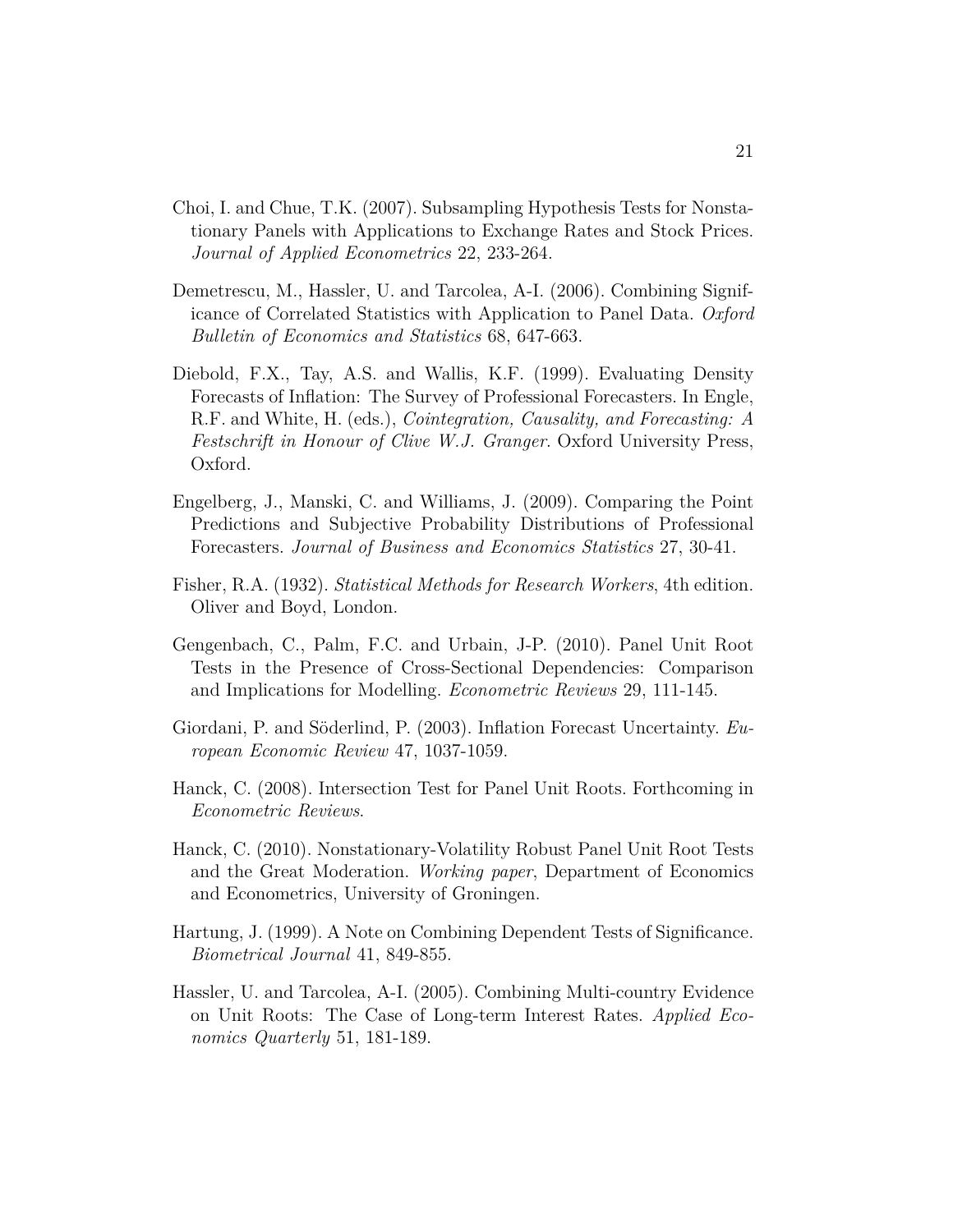- Hedges, L.V. and Olkin, I. (1985). *Statistical Methods for Meta-Analysis*. Academic Press, San Diego.
- Karlsson, S. and Löthgren, M. (2000). On the Power and Interpretation of Panel Unit Root Tests. *Economics Letters* 66, 249-255.
- Kelejian, H.H. and Prucha, I.R. (1999). A Generalized Moments Estimator for the Autoregressive Parameter in a Spatial Model. *International Economic Review* 40, 509-533.
- Lahiri, K. and Sheng, X. (2008). Evolution of Forecast Disagreement in a Bayesian Learning Model. *Journal of Econometrics* 144, 325-340.
- Loughin, T.M. (2004). A Systematic Comparison of Methods for Combining p-values from Independent Tests. *Computational Statistics and Data Analysis* 47, 467-485.
- MacKinnon, J.G. (1996). Numerical Distribution Functions for Unit Roots and Cointegration Tests. *Journal of Applied Econometrics* 11, 601-618.
- Maddala, G.S. and Wu, S. (1999). A Comparative Study of Unit Root Tests with Panel Data and A New Simple Test. *Oxford Bulletin of Economics and Statistics* 61, 631-652.
- Moon, H.R. and Perron, B. (2004). Testing for a Unit Root in Panels with Dynamic Factors. *Journal of Econometrics* 122, 81-126.
- Moskvina, V., Craddock, N., Holmans, P., Nikolov, I., Pahwa, J.S., Green, E., Wellcome Trust Case Control Consortium, Owen, M.J. and O'Donovan M.C. (2009). Gene-wide Analyses of Genome-wide Association Data Sets: Evidence for Multiple Common Risk Alleles for Schizophrenia and Bipolar Disorder and for Overlap in Genetic Risk. *Molecular Psychiatry* 14, 252-260.
- Ng, S. and Perron, P. (2001). Lag Length Selection and the Construction of Unit Root Tests with Good Size and Power. *Econometrica* 69, 1519- 1554.
- Ng, S. (2008). A Simple Test for Nonstationarity in Mixed Panels. *Journal of Business and Economic Statistics* 26, 113-127.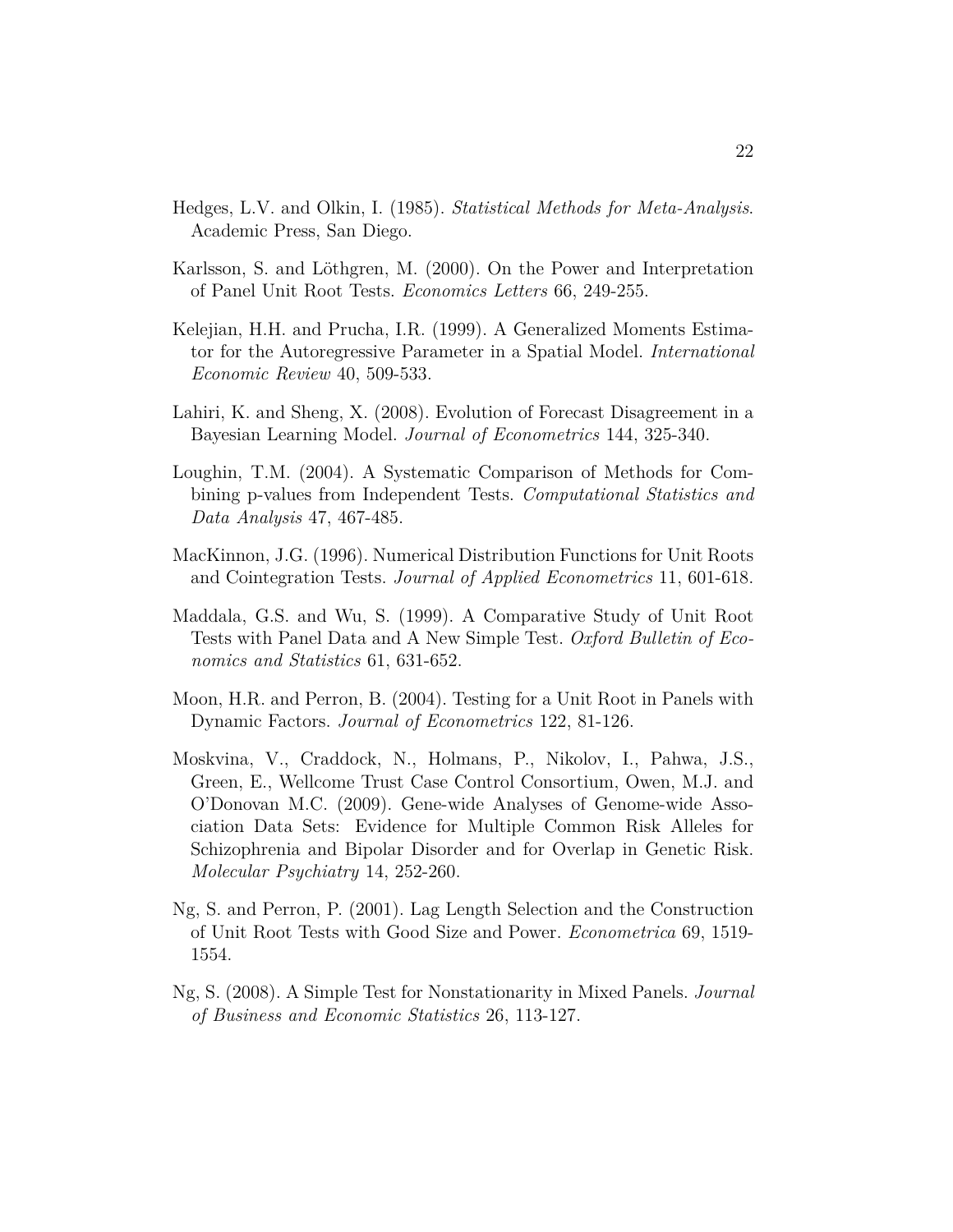- O'Connell, P.G.J. (1998). The Overvaluation of Purchasing Power Parity. *Journal of International Economics* 44, 1-19.
- Palm, F.C., Smeekes, S. and Urbain, J-P. (2008). Bootstrap Unit-root Tests: Comparison and Extensions. *Journal of Time Series Analysis* 29, 371-401.
- Pesaran, M.H. (2004). General Diagnostic Tests for Cross Section Dependence in Panels. Cambridge Working Papers in Economics No. 435, University of Cambridge.
- Pesaran, M.H. (2007). A Simple Panel Unit Root Test in the Presence of Cross-section Dependence. *Journal of Applied Econometrics* 22, 265- 312.
- Phillips, P.C.B. and Sul, D. (2003). Dynamic Panel Estimation and Homogeneity Testing under Cross Section Dependence. *Econometrics Journal* 6, 217-259.
- Schmidt, C., Gonzaludo, N.P., Strunk, S., Dahm, S., Schuchhardt, J., Kleinjung, F., Wuschke, S., Joost, H.G. and Al-Hasani, H. (2008). A Meta-analysis of QTL for Diabetes-related Traits in Rodents. *Physiological Genomics* 34, 42-53.
- Seebacher, F. and Glanville, E.J. (2010). Low Levels of Physical Activity Increase Metabolic Responsiveness to Cold in a Rat (Rattus fuscipes). *PLoS ONE* 5(9): e13022.
- Simes, R.J. (1986). An Improved Bonferroni Procedure for Multiple Tests of Significance. *Biometrika* 73, 751-754.
- Stouffer, S.A., Suchman, E.A., DeVinney, L.C., Star, S.A. and Williams, R.M.Jr. (1949). *The American Soldier*, Vol. 1 - Adjustment during Army Life. Princeton, Princeton University Press.
- Zaykin, D.V., Zhivotovsky, L.A., Westfall, P.H., and Weir, B.S. (2002). Truncated Product Method for Combining P-Values. *Genetic Epidemiology* 22, 170-185.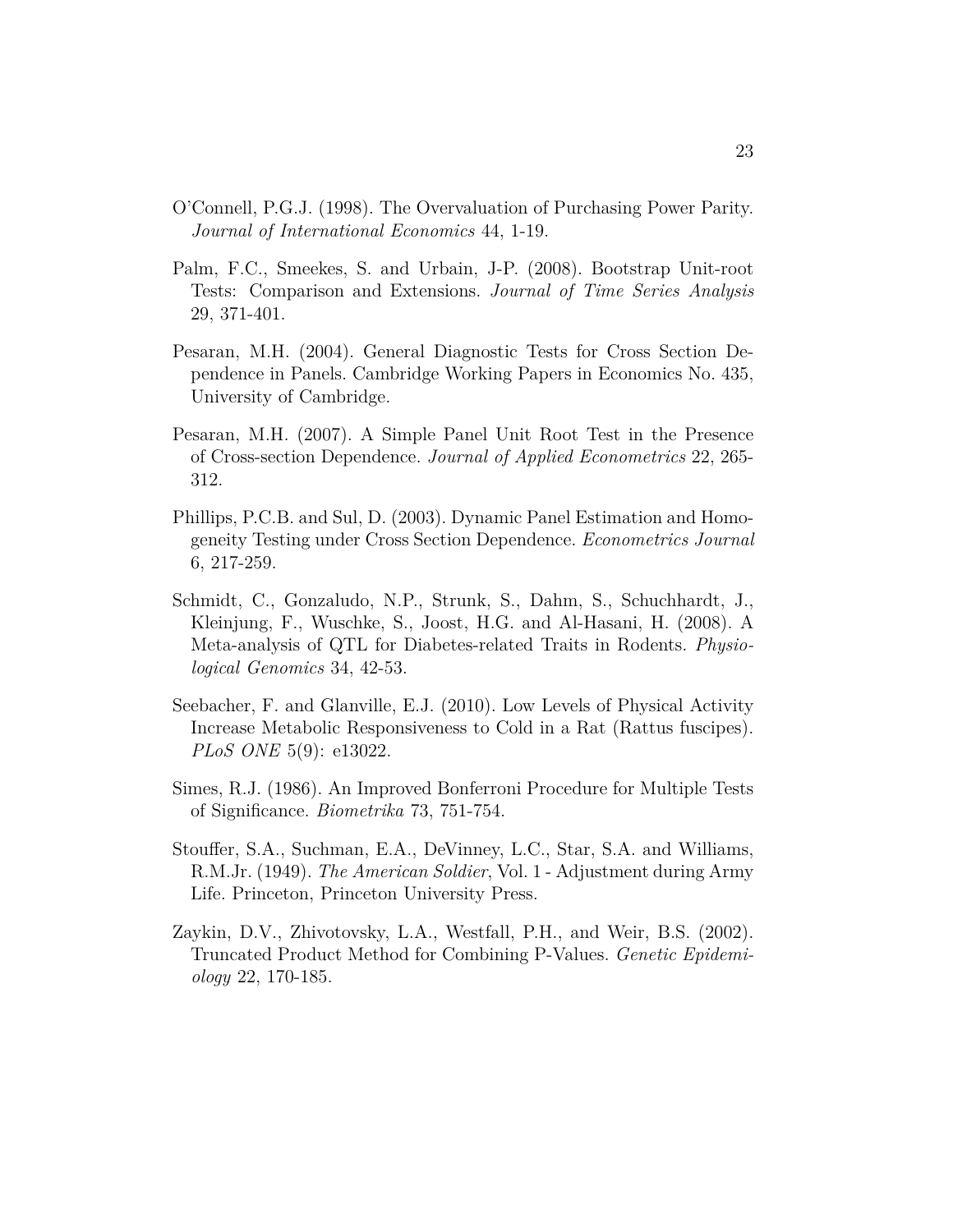| N  | T   | DGP              | Average correlation coefficient | Average CD statistic |
|----|-----|------------------|---------------------------------|----------------------|
|    |     | $DGP_1$          | 0.000                           | $-0.01$              |
|    |     | DGP <sub>2</sub> | 0.797                           | 77.66                |
| 20 | 50  | DGP <sub>3</sub> | 0.785                           | 76.50                |
|    |     | DGP 4            | 0.793                           | 77.29                |
|    |     | DGP 5            | 0.221                           | 21.54                |
|    |     | DGP 6            | 0.074                           | 7.18                 |
|    |     | $DGP_1$          | 0.000                           | $-0.01$              |
|    |     | DGP <sub>2</sub> | 0.802                           | 280.61               |
| 50 | 100 | DGP 3            | 0.793                           | 277.42               |
|    |     | DGP 4            | 0.796                           | 278.71               |
|    |     | DGP 5            | 0.088                           | 30.81                |
|    |     | DGP 6            | 0.029                           | 10.15                |

Table 1: Cross-section correlation for dynamic panels

DGP 1: cross-section independence

DGP 2: factor structure, no serial correlation

DGP 3: factor structure, positive AR serial correlation

DGP 4: factor structure, negative MA serial correlation

DGP 5: spatial AR dependence

DGP 6: spatial MA dependence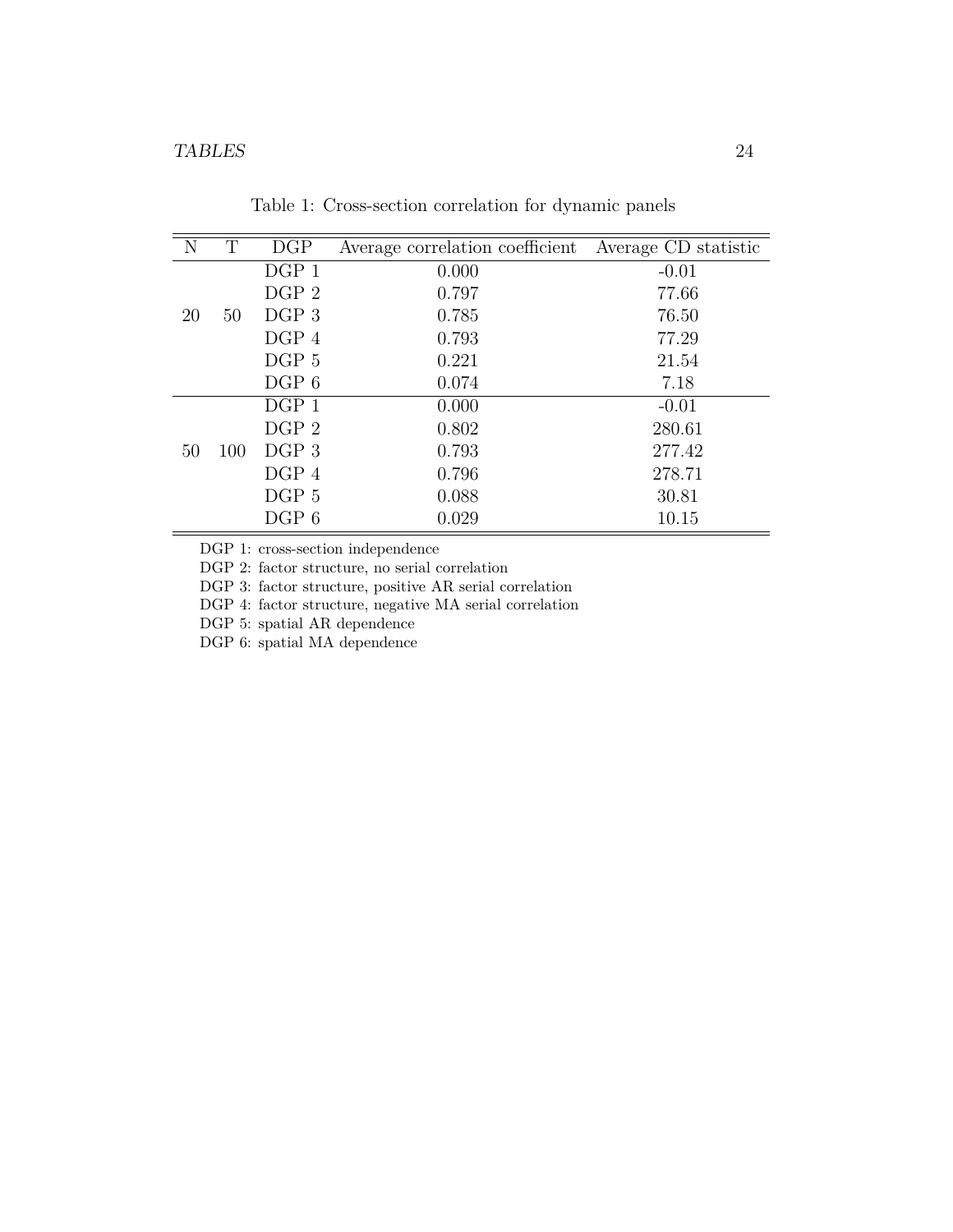|                | $\mathbf N$ | $\mathbf T$ | $\boldsymbol{\mathrm{P}}$ | Ζ     | S     | <b>CIPS</b> | $P_e^c$   | $K^*_a$ | $K_b^*$ | W     |
|----------------|-------------|-------------|---------------------------|-------|-------|-------------|-----------|---------|---------|-------|
|                | 20          | 20          | 0.055                     | 0.041 | 0.056 | 0.043       | 0.035     | 0.028   | 0.026   | 0.055 |
|                |             | 50          | 0.049                     | 0.042 | 0.053 | 0.045       | 0.035     | 0.040   | 0.037   | 0.044 |
| $\delta = 0$   |             | 100         | 0.051                     | 0.034 | 0.048 | 0.050       | 0.029     | 0.033   | 0.039   | 0.048 |
|                | 50          | 20          | 0.044                     | 0.020 | 0.055 | 0.030       | 0.022     | 0.031   | 0.031   | 0.054 |
|                |             | $50\,$      | 0.043                     | 0.015 | 0.052 | 0.041       | 0.020     | 0.021   | 0.033   | 0.054 |
|                |             | 100         | 0.048                     | 0.019 | 0.052 | 0.049       | 0.032     | 0.033   | 0.035   | 0.045 |
|                | $20\,$      | $20\,$      | 0.049                     | 0.035 | 0.051 | 0.042       | 0.043     | 0.035   | 0.038   | 0.064 |
|                |             | 50          | 0.084                     | 0.063 | 0.060 | 0.049       | 0.052     | 0.069   | 0.094   | 0.086 |
| $\delta = 0.1$ |             | 100         | 0.141                     | 0.109 | 0.101 | 0.077       | 0.109     | 0.148   | 0.160   | 0.146 |
|                | 50          | 20          | 0.052                     | 0.019 | 0.054 | 0.044       | 0.037     | 0.030   | 0.025   | 0.058 |
|                |             | 50          | 0.095                     | 0.047 | 0.065 | 0.063       | 0.056     | 0.081   | 0.079   | 0.086 |
|                |             | 100         | 0.264                     | 0.142 | 0.124 | 0.098       | 0.160     | 0.239   | 0.272   | 0.244 |
|                | $20\,$      | $20\,$      | 0.087                     | 0.068 | 0.059 | 0.066       | 0.096     | 0.064   | 0.075   | 0.072 |
|                |             | 50          | 0.334                     | 0.245 | 0.103 | 0.176       | 0.316     | 0.410   | 0.409   | 0.213 |
| $\delta = 0.5$ |             | 100         | 0.900                     | 0.751 | 0.316 | 0.562       | 0.864     | 0.965   | 0.965   | 0.797 |
|                | 50          | 20          | 0.140                     | 0.069 | 0.064 | 0.064       | 0.124     | 0.052   | 0.055   | 0.085 |
|                |             | $50\,$      | 0.637                     | 0.376 | 0.092 | 0.224       | 0.596     | 0.504   | 0.533   | 0.407 |
|                |             | 100         | 0.999                     | 0.951 | 0.368 | 0.758       | $0.995\,$ | 1.000   | 1.000   | 0.985 |
|                | $20\,$      | 20          | 0.140                     | 0.101 | 0.061 | 0.083       | 0.179     | 0.108   | 0.104   | 0.101 |
|                |             | $50\,$      | 0.703                     | 0.324 | 0.146 | 0.396       | 0.751     | 0.813   | 0.808   | 0.440 |
| $\delta = 0.9$ |             | 100         | 1.000                     | 0.849 | 0.497 | 0.980       | 1.000     | 1.000   | 1.000   | 0.987 |
|                | 50          | 20          | 0.233                     | 0.116 | 0.064 | 0.088       | 0.297     | 0.066   | 0.069   | 0.136 |
|                |             | $50\,$      | 0.970                     | 0.338 | 0.121 | 0.566       | 0.981     | 0.939   | 0.928   | 0.713 |
|                |             | 100         | 1.000                     | 0.960 | 0.585 | 1.000       | 1.000     | 1.000   | 1.000   | 1.000 |

Table 2: Size and power of tests under DGP 1: cross-section independence

Note: Rejection rates of panel unit root tests at nominal level  $\alpha$ =0.05. P is Maddala and Wu (1999)'s Fisher test, Z is Demetrescu et al. (2006)'s modified inverse normal test, S is Hanck (2010)'s Simes test, CIPS is Pesaran (2007)'s crosssectionally augmented IPS test,  $P_e^c$  is Bai and Ng (2004)'s pooled test statistic on idiosyncratic components,  $K_a^*$  is Chang (2004)'s  $K_{OT}^*$  test,  $K_b^*$  is Palm et al. (2008)'s modified  $K_{OT}^*$  test and W is Zaykin et al. (2002)'s original TPM.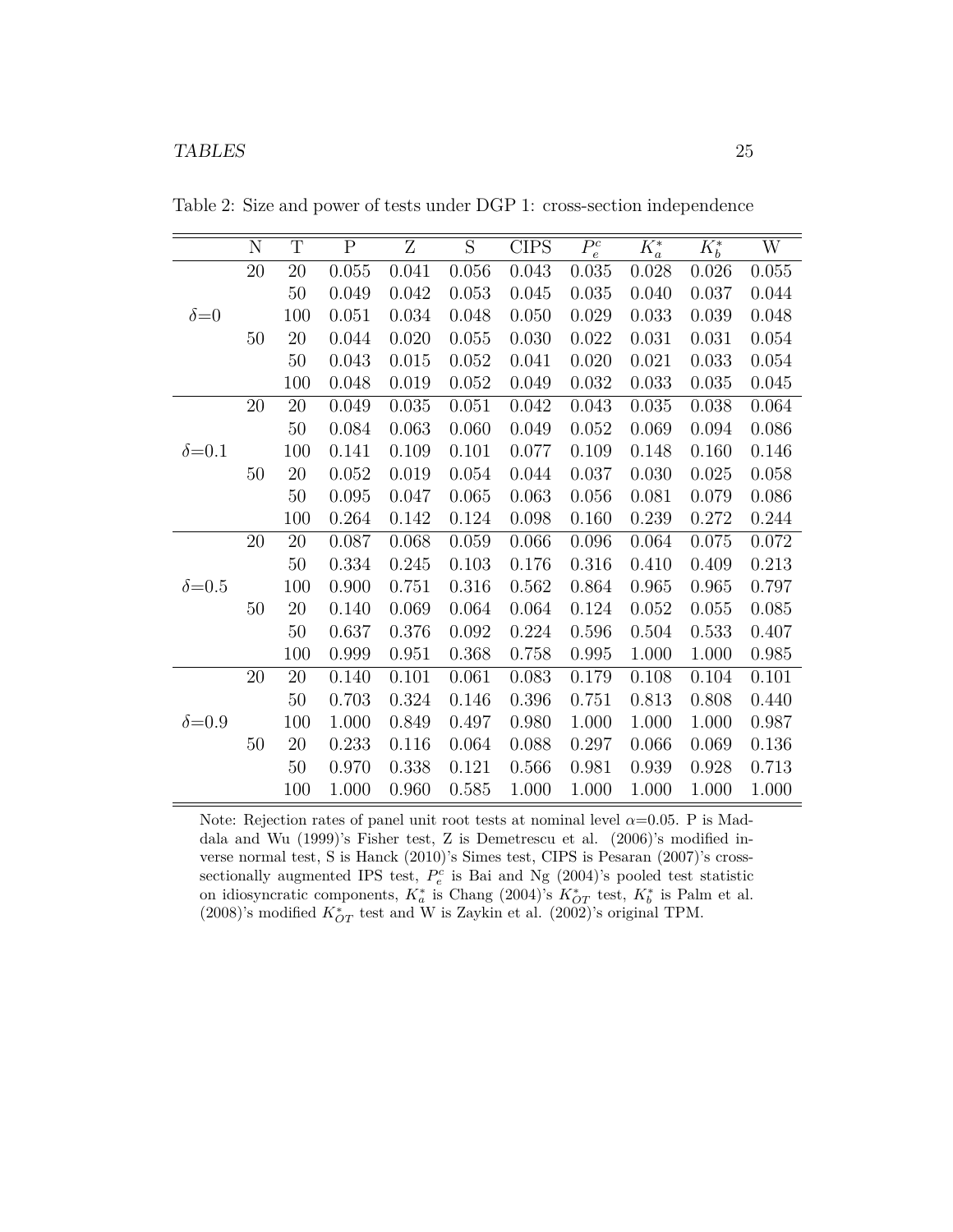|                | N      | $\mathbf T$ | $\overline{P}$ | $\overline{\mathrm{Z}}$ | $\overline{S}$ | <b>CIPS</b> | $P_e^c$ | $K_a^*$ | $K_b^*$ | $W_m$ | $W_a^*$ | $W_b^*$ |
|----------------|--------|-------------|----------------|-------------------------|----------------|-------------|---------|---------|---------|-------|---------|---------|
|                | $20\,$ | 20          | 0.239          | 0.078                   | 0.034          | 0.036       | 0.033   | 0.047   | 0.027   | 0.081 | 0.050   | 0.065   |
|                |        | 50          | 0.222          | 0.072                   | 0.030          | 0.050       | 0.030   | 0.033   | 0.031   | 0.077 | 0.068   | 0.075   |
| $\delta = 0$   |        | 100         | 0.236          | 0.071                   | 0.034          | 0.045       | 0.040   | 0.029   | 0.032   | 0.074 | 0.070   | 0.080   |
|                | 50     | $20\,$      | 0.271          | 0.076                   | 0.030          | 0.037       | 0.025   | 0.217   | 0.196   | 0.079 | 0.063   | 0.063   |
|                |        | $50\,$      | 0.292          | 0.071                   | 0.022          | 0.042       | 0.019   | 0.101   | 0.080   | 0.073 | 0.066   | 0.073   |
|                |        | 100         | 0.287          | 0.068                   | 0.034          | 0.050       | 0.022   | 0.083   | 0.075   | 0.070 | 0.071   | 0.075   |
|                | $20\,$ | $20\,$      | 0.228          | 0.084                   | 0.043          | 0.032       | 0.024   | 0.033   | 0.026   | 0.093 | 0.061   | 0.067   |
|                |        | 50          | 0.257          | 0.087                   | 0.037          | 0.256       | 0.020   | 0.073   | 0.058   | 0.092 | 0.064   | 0.081   |
| $\delta = 0.1$ |        | 100         | 0.280          | 0.094                   | 0.070          | 0.621       | 0.024   | 0.135   | 0.142   | 0.100 | 0.073   | 0.084   |
|                | $50\,$ | 20          | 0.304          | 0.094                   | 0.035          | 0.020       | 0.016   | 0.231   | 0.171   | 0.102 | 0.062   | 0.075   |
|                |        | 50          | 0.311          | 0.080                   | 0.037          | 0.312       | 0.020   | 0.147   | 0.133   | 0.085 | 0.072   | 0.083   |
|                |        | 100         | 0.356          | 0.091                   | 0.082          | 0.748       | 0.030   | 0.261   | 0.262   | 0.118 | 0.089   | 0.098   |
|                | $20\,$ | 20          | 0.254          | 0.110                   | 0.040          | 0.008       | 0.058   | 0.035   | 0.030   | 0.120 | 0.057   | 0.065   |
|                |        | 50          | 0.375          | 0.151                   | 0.069          | 0.473       | 0.105   | 0.125   | 0.089   | 0.188 | 0.100   | 0.117   |
| $\delta = 0.5$ |        | 100         | 0.634          | 0.345                   | 0.191          | 0.980       | 0.135   | 0.330   | 0.346   | 0.408 | 0.240   | 0.328   |
|                | 50     | 20          | 0.326          | 0.124                   | 0.036          | 0.000       | 0.091   | 0.211   | 0.166   | 0.142 | 0.067   | 0.071   |
|                |        | 50          | 0.456          | 0.152                   | 0.063          | 0.583       | 0.158   | 0.264   | 0.224   | 0.184 | 0.105   | 0.145   |
|                |        | 100         | 0.706          | 0.367                   | 0.182          | 0.997       | 0.217   | 0.600   | 0.592   | 0.429 | 0.262   | 0.349   |
|                | $20\,$ | $20\,$      | 0.296          | 0.117                   | 0.051          | 0.018       | 0.088   | 0.060   | 0.039   | 0.120 | 0.071   | 0.092   |
|                |        | 50          | 0.476          | 0.164                   | 0.081          | 0.356       | 0.321   | 0.158   | 0.152   | 0.176 | 0.169   | 0.200   |
| $\delta = 0.9$ |        | 100         | 0.832          | 0.460                   | 0.275          | 0.958       | 0.637   | 0.463   | 0.461   | 0.467 | 0.445   | 0.532   |
|                | 50     | 20          | 0.358          | 0.118                   | 0.047          | 0.007       | 0.125   | 0.291   | 0.231   | 0.124 | 0.076   | 0.093   |
|                |        | 50          | 0.556          | 0.177                   | 0.083          | 0.466       | 0.456   | 0.467   | 0.449   | 0.189 | 0.164   | 0.210   |
|                |        | 100         | 0.877          | 0.445                   | 0.244          | 0.990       | 0.747   | 0.841   | 0.852   | 0.456 | 0.438   | 0.516   |

Table 3: Size and power of tests under DGP 2: factor structure and no serial correlation

Note: Rejection rates of panel unit root tests at nominal level  $\alpha$ =0.05. P is Maddala and Wu (1999)'s Fisher test, Z is Demetrescu et al. (2006)'s modified inverse normal test, S is Hanck (2010)'s Simes test, CIPS is Pesaran (2007)'s crosssectionally augmented IPS test,  $P_e^c$  is Bai and Ng (2004)'s pooled test statistic on idiosyncratic components,  $K_a^*$  is Chang (2004)'s  $K_{OT}^*$  test,  $K_b^*$  is Palm et al. (2008)'s modified  $K_{OT}^*$  test,  $W_m$  is the modified TPM relying on a constant correlation assumption,  $W_a^*$  is difference-based bootstrap TPM and  $W_b^*$  is residual-based bootstrap TPM.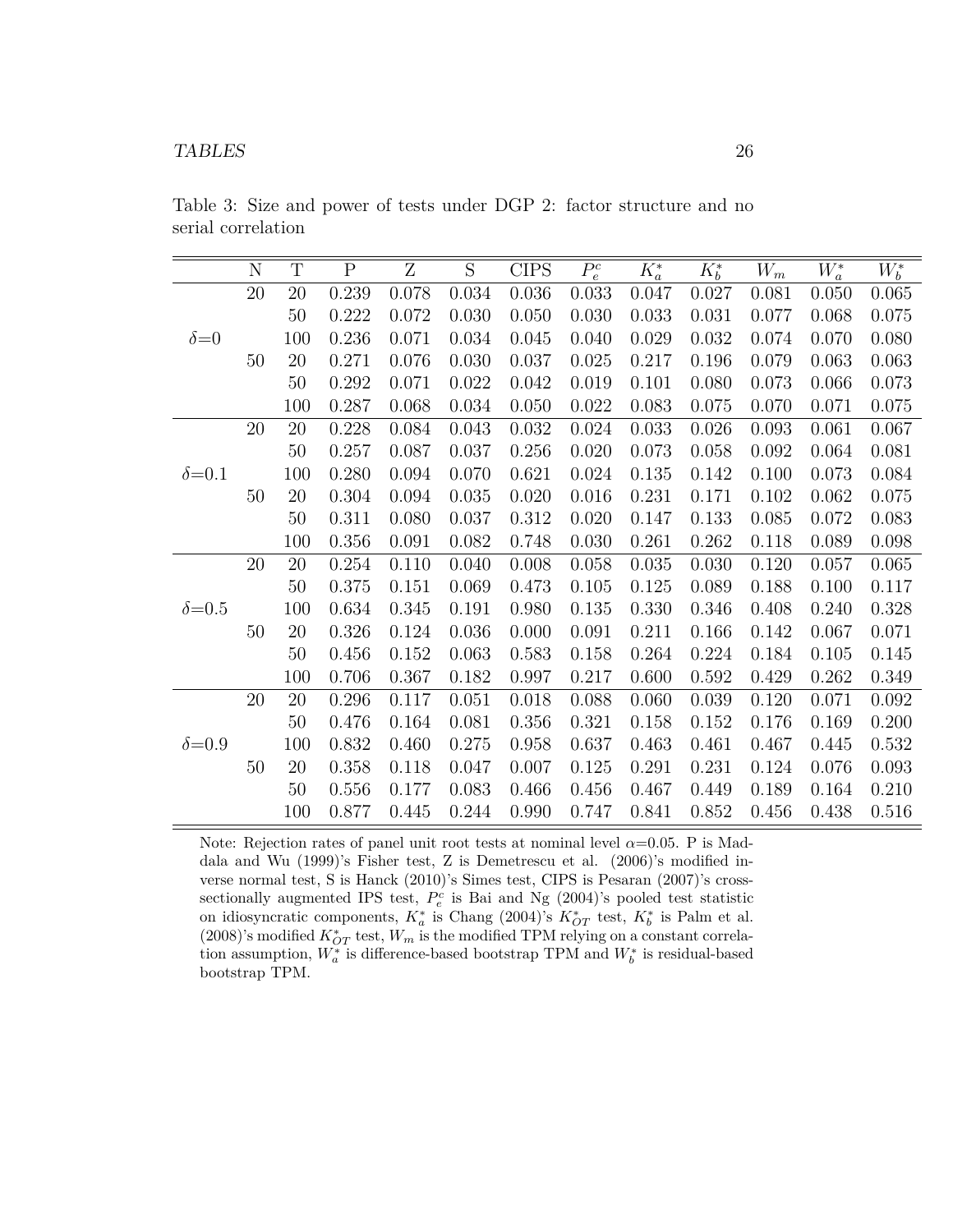|                | N      | $\mathbf T$ | $\overline{P}$ | $\overline{\mathrm{Z}}$ | $\overline{S}$ | <b>CIPS</b> | $P_e^c$ | $\overline{K^*_a}$ | $K_b^*$ | $W_m$ | $W_a^*$ | $W_b^*$ |
|----------------|--------|-------------|----------------|-------------------------|----------------|-------------|---------|--------------------|---------|-------|---------|---------|
|                | $20\,$ | 20          | 0.184          | 0.095                   | 0.030          | 0.030       | 0.050   | 0.044              | 0.025   | 0.089 | 0.053   | 0.051   |
|                |        | $50\,$      | 0.197          | 0.083                   | 0.030          | 0.023       | 0.032   | 0.056              | 0.051   | 0.084 | 0.057   | 0.063   |
| $\delta = 0$   |        | 100         | 0.173          | 0.073                   | 0.028          | 0.033       | 0.032   | 0.082              | 0.068   | 0.072 | 0.060   | 0.060   |
|                | 50     | 20          | 0.265          | 0.100                   | 0.038          | 0.025       | 0.033   | 0.226              | 0.181   | 0.100 | 0.047   | 0.054   |
|                |        | $50\,$      | 0.242          | 0.081                   | 0.026          | 0.040       | 0.019   | 0.173              | 0.161   | 0.087 | 0.053   | 0.055   |
|                |        | 100         | 0.241          | 0.076                   | 0.025          | 0.045       | 0.027   | 0.200              | 0.192   | 0.077 | 0.060   | 0.068   |
|                | $20\,$ | $20\,$      | 0.198          | 0.095                   | 0.031          | 0.026       | 0.042   | 0.044              | 0.023   | 0.093 | 0.045   | 0.055   |
|                |        | $50\,$      | 0.222          | 0.086                   | 0.035          | 0.089       | 0.026   | 0.078              | 0.063   | 0.089 | 0.061   | 0.063   |
| $\delta = 0.1$ |        | 100         | 0.239          | 0.094                   | 0.062          | 0.301       | 0.038   | 0.216              | 0.196   | 0.108 | 0.068   | 0.075   |
|                | 50     | $20\,$      | 0.259          | 0.096                   | 0.034          | 0.019       | 0.027   | 0.194              | 0.164   | 0.097 | 0.050   | 0.054   |
|                |        | 50          | 0.289          | 0.102                   | 0.036          | 0.103       | 0.021   | 0.237              | 0.213   | 0.106 | 0.074   | 0.076   |
|                |        | 100         | 0.325          | 0.102                   | 0.055          | 0.401       | 0.040   | 0.328              | 0.414   | 0.112 | 0.068   | 0.076   |
|                | 20     | $20\,$      | 0.229          | 0.116                   | 0.044          | 0.007       | 0.072   | 0.062              | 0.035   | 0.136 | 0.047   | 0.059   |
|                |        | 50          | 0.320          | 0.130                   | 0.050          | 0.272       | 0.113   | 0.196              | 0.149   | 0.158 | 0.068   | 0.111   |
| $\delta = 0.5$ |        | 100         | 0.558          | 0.305                   | 0.134          | 0.882       | 0.163   | 0.491              | 0.454   | 0.363 | 0.227   | 0.260   |
|                | 50     | 20          | 0.274          | 0.106                   | 0.032          | 0.002       | 0.101   | 0.200              | 0.146   | 0.125 | 0.049   | 0.053   |
|                |        | 50          | 0.404          | 0.146                   | 0.048          | 0.257       | 0.160   | 0.385              | 0.364   | 0.176 | 0.086   | 0.103   |
|                |        | 100         | 0.654          | 0.334                   | 0.120          | 0.963       | 0.249   | 0.786              | 0.783   | 0.411 | 0.261   | 0.303   |
|                | 20     | 20          | 0.246          | 0.103                   | 0.037          | 0.017       | 0.120   | 0.073              | 0.060   | 0.108 | 0.055   | 0.064   |
|                |        | 50          | 0.428          | 0.158                   | 0.060          | 0.152       | 0.386   | 0.281              | 0.215   | 0.165 | 0.140   | 0.166   |
| $\delta = 0.9$ |        | 100         | 0.761          | 0.377                   | 0.187          | 0.818       | 0.738   | 0.595              | 0.590   | 0.385 | 0.369   | 0.434   |
|                | 50     | 20          | 0.327          | 0.129                   | 0.034          | 0.013       | 0.158   | 0.244              | 0.201   | 0.137 | 0.068   | 0.089   |
|                |        | $50\,$      | 0.505          | 0.154                   | 0.052          | 0.272       | 0.563   | 0.588              | 0.538   | 0.167 | 0.142   | 0.175   |
|                |        | 100         | 0.829          | 0.393                   | 0.169          | 0.967       | 0.855   | 0.935              | 0.934   | 0.410 | 0.425   | 0.455   |

Table 4: Size and power of tests under DGP 3: factor structure and positive AR serial correlation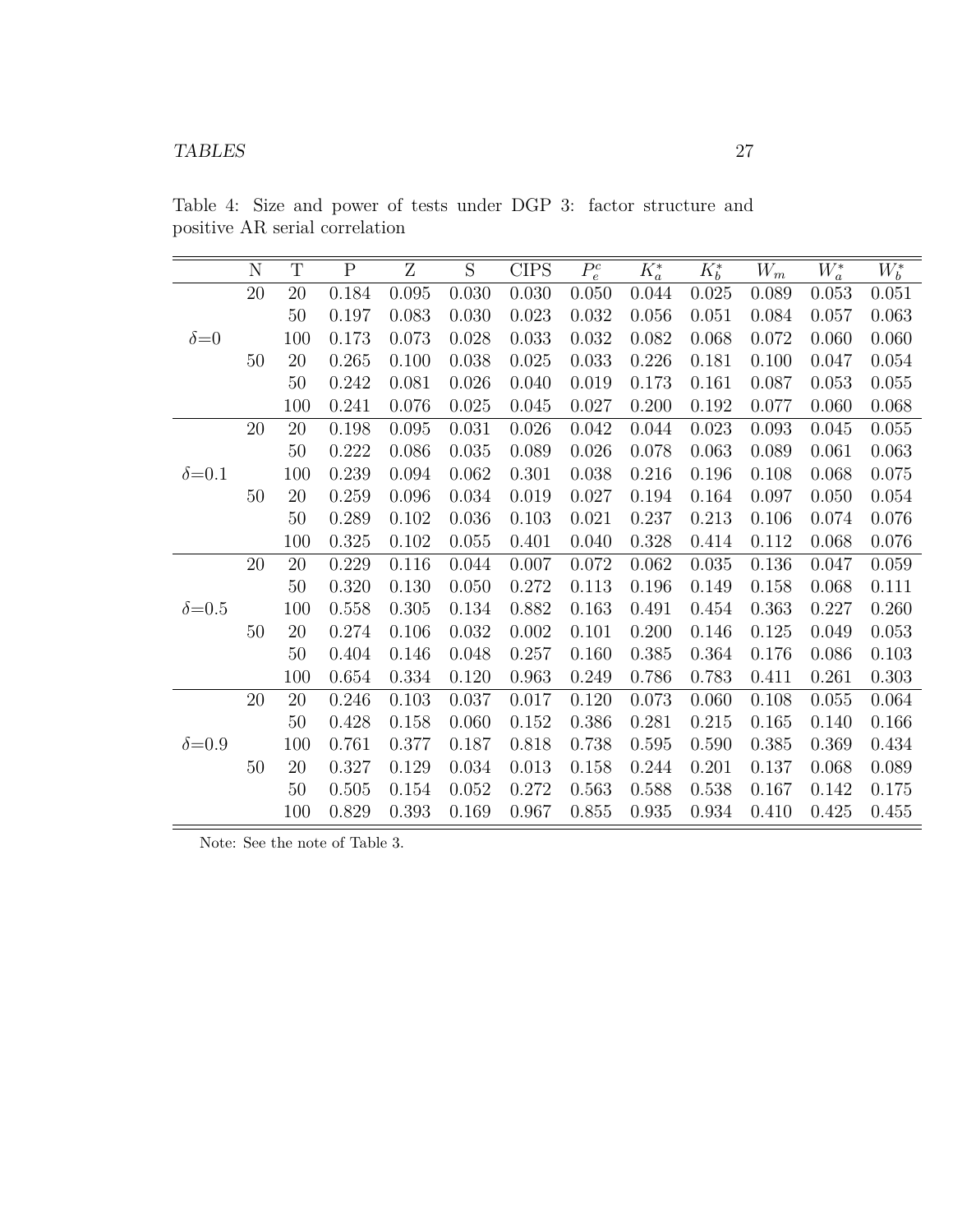|                | N         | T      | $\overline{P}$ | Z     | $\overline{S}$ | <b>CIPS</b> | $P_e^c$ | $\overline{K^*_a}$ | $K_b^*$ | $W_m$ | $\overline{W_a^*}$ | $\overline{W_b^*}$ |
|----------------|-----------|--------|----------------|-------|----------------|-------------|---------|--------------------|---------|-------|--------------------|--------------------|
|                | $20\,$    | 20     | 0.280          | 0.087 | 0.063          | 0.134       | 0.039   | 0.030              | 0.018   | 0.094 | 0.070              | 0.077              |
|                |           | 50     | 0.278          | 0.090 | 0.079          | 0.200       | 0.034   | 0.015              | 0.012   | 0.093 | 0.085              | 0.091              |
| $\delta = 0$   |           | 100    | 0.276          | 0.082 | 0.096          | 0.213       | 0.035   | 0.015              | 0.014   | 0.081 | 0.080              | 0.088              |
|                | 50        | 20     | 0.315          | 0.078 | 0.057          | 0.151       | 0.023   | 0.205              | 0.211   | 0.084 | 0.071              | 0.083              |
|                |           | $50\,$ | 0.344          | 0.085 | 0.097          | 0.256       | 0.021   | 0.053              | 0.042   | 0.089 | 0.082              | 0.087              |
|                |           | 100    | 0.341          | 0.074 | 0.111          | 0.312       | 0.032   | 0.034              | 0.044   | 0.078 | 0.081              | 0.095              |
|                | $20\,$    | 20     | 0.281          | 0.092 | 0.055          | 0.080       | 0.027   | 0.031              | 0.020   | 0.098 | 0.066              | 0.079              |
|                |           | 50     | 0.315          | 0.100 | 0.107          | 0.488       | 0.025   | 0.039              | 0.026   | 0.108 | 0.081              | 0.105              |
| $\delta = 0.1$ |           | 100    | 0.337          | 0.110 | 0.156          | 0.819       | 0.026   | 0.082              | 0.090   | 0.135 | 0.082              | 0.106              |
|                | 50        | 20     | 0.325          | 0.082 | 0.062          | 0.094       | 0.021   | 0.201              | 0.189   | 0.086 | 0.064              | 0.075              |
|                |           | 50     | 0.352          | 0.080 | 0.118          | 0.589       | 0.027   | 0.092              | 0.079   | 0.094 | 0.078              | 0.082              |
|                |           | 100    | 0.386          | 0.103 | 0.198          | 0.938       | 0.034   | 0.168              | 0.152   | 0.133 | 0.094              | 0.112              |
|                | <b>20</b> | 20     | 0.305          | 0.110 | 0.070          | 0.010       | 0.065   | 0.047              | 0.025   | 0.129 | 0.048              | 0.089              |
|                |           | 50     | 0.428          | 0.180 | 0.154          | 0.607       | 0.121   | 0.084              | 0.065   | 0.211 | 0.119              | 0.161              |
| $\delta = 0.5$ |           | 100    | 0.682          | 0.405 | 0.324          | 0.995       | 0.144   | 0.262              | 0.266   | 0.468 | 0.301              | 0.412              |
|                | 50        | 20     | 0.374          | 0.136 | 0.071          | 0.004       | 0.105   | 0.178              | 0.157   | 0.155 | 0.060              | 0.092              |
|                |           | $50\,$ | 0.502          | 0.184 | 0.173          | 0.757       | 0.170   | 0.176              | 0.155   | 0.225 | 0.119              | 0.175              |
|                |           | 100    | 0.744          | 0.408 | 0.399          | 1.000       | 0.191   | 0.438              | 0.443   | 0.481 | 0.291              | 0.404              |
|                | 20        | 20     | 0.338          | 0.124 | 0.075          | 0.035       | 0.065   | 0.046              | 0.041   | 0.132 | 0.085              | 0.103              |
|                |           | 50     | 0.563          | 0.218 | 0.176          | 0.509       | 0.253   | 0.102              | 0.095   | 0.221 | 0.189              | 0.256              |
| $\delta = 0.9$ |           | 100    | 0.837          | 0.525 | 0.438          | 0.978       | 0.525   | 0.344              | 0.362   | 0.519 | 0.457              | 0.554              |
|                | 50        | 20     | 0.391          | 0.119 | 0.081          | 0.031       | 0.102   | 0.269              | 0.233   | 0.132 | 0.092              | 0.113              |
|                |           | 50     | 0.605          | 0.218 | 0.236          | 0.715       | 0.358   | 0.362              | 0.316   | 0.229 | 0.191              | 0.236              |
|                |           | 100    | 0.885          | 0.543 | 0.532          | 0.996       | 0.584   | 0.676              | 0.682   | 0.541 | 0.459              | 0.568              |

Table 5: Size and power of tests under DGP 4: factor structure and negative MA serial correlation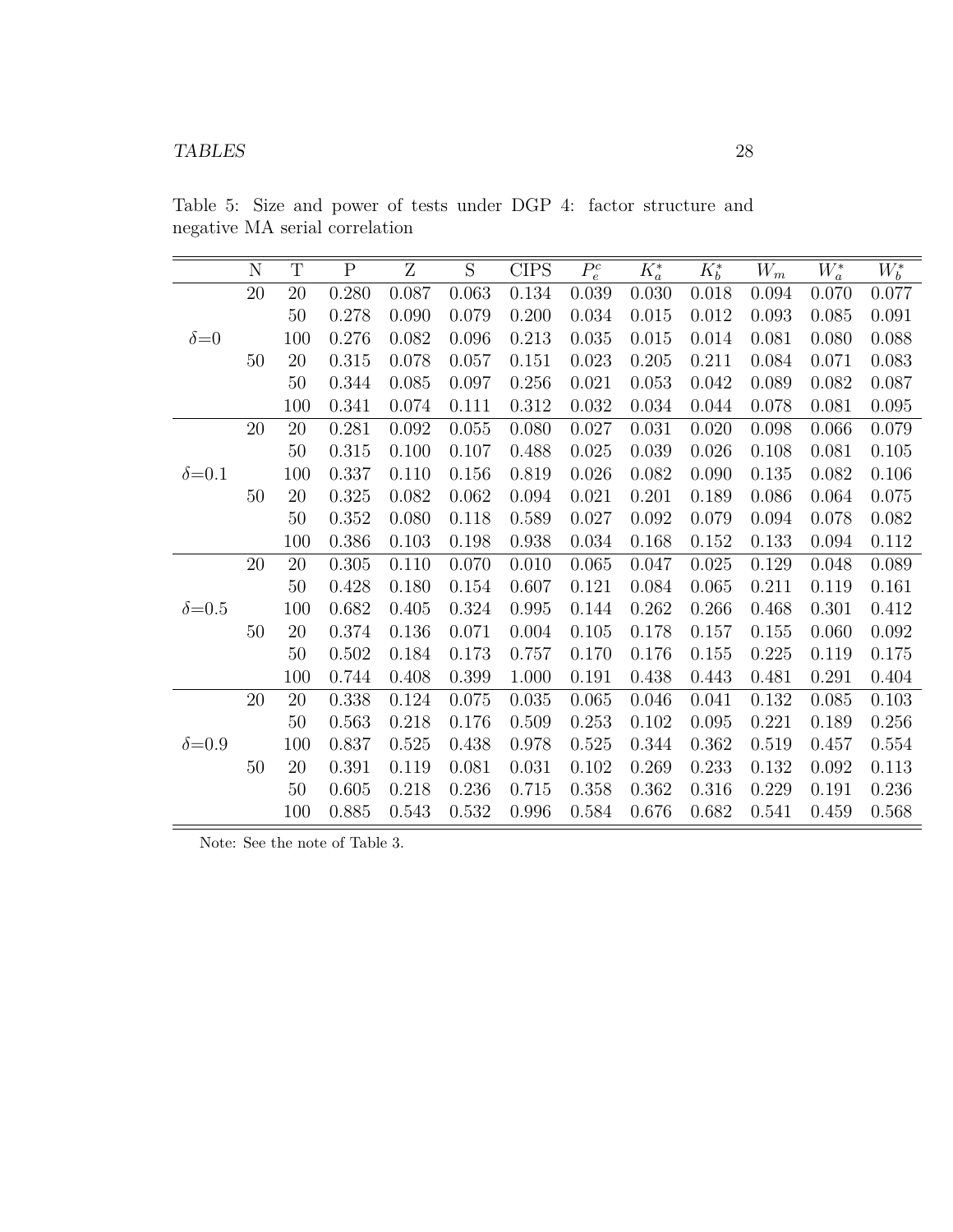Table 6: Size and power of tests under DGP 5: spatial AR dependence

|                | $\mathbf N$ | T      | ${\bf P}$ | Z     | S     | <b>CIPS</b> | $\overline{P_e^c}$ | $K^*_a$ | $K_b^*$ | $W_m$ | $W^{\ast}_{{\boldsymbol{a}}}$ | $W_b^*$ |
|----------------|-------------|--------|-----------|-------|-------|-------------|--------------------|---------|---------|-------|-------------------------------|---------|
|                | $20\,$      | 20     | 0.126     | 0.076 | 0.049 | 0.115       | 0.092              | 0.009   | 0.006   | 0.092 | 0.019                         | 0.021   |
|                |             | 50     | 0.135     | 0.070 | 0.046 | 0.118       | 0.073              | 0.008   | 0.007   | 0.079 | 0.036                         | 0.040   |
| $\delta = 0$   |             | 100    | 0.118     | 0.071 | 0.044 | 0.138       | 0.082              | 0.004   | 0.003   | 0.067 | 0.039                         | 0.054   |
|                | 50          | $20\,$ | 0.117     | 0.051 | 0.052 | 0.096       | 0.071              | 0.013   | 0.013   | 0.092 | 0.012                         | 0.014   |
|                |             | 50     | 0.129     | 0.056 | 0.058 | 0.109       | 0.062              | 0.002   | 0.002   | 0.080 | 0.033                         | 0.037   |
|                |             | 100    | 0.125     | 0.056 | 0.047 | 0.097       | 0.088              | 0.001   | 0.001   | 0.080 | 0.038                         | 0.048   |
|                | 20          | 20     | 0.124     | 0.078 | 0.056 | 0.120       | 0.094              | 0.011   | 0.011   | 0.114 | 0.026                         | 0.027   |
|                |             | 50     | 0.147     | 0.092 | 0.060 | 0.131       | 0.091              | 0.011   | 0.011   | 0.130 | 0.041                         | 0.052   |
| $\delta = 0.1$ |             | 100    | 0.228     | 0.134 | 0.104 | 0.188       | 0.127              | 0.014   | 0.014   | 0.196 | 0.067                         | 0.088   |
|                | 50          | 20     | 0.145     | 0.067 | 0.053 | 0.081       | 0.076              | 0.011   | 0.012   | 0.137 | 0.019                         | 0.021   |
|                |             | 50     | 0.181     | 0.083 | 0.051 | 0.124       | 0.102              | 0.006   | 0.006   | 0.157 | 0.044                         | 0.064   |
|                |             | 100    | 0.318     | 0.154 | 0.106 | 0.172       | 0.173              | 0.007   | 0.006   | 0.308 | 0.148                         | 0.166   |
|                | 20          | 20     | 0.174     | 0.098 | 0.061 | 0.132       | 0.148              | 0.014   | 0.011   | 0.138 | 0.032                         | 0.042   |
|                |             | 50     | 0.361     | 0.195 | 0.086 | 0.240       | 0.265              | 0.035   | 0.034   | 0.227 | 0.122                         | 0.156   |
| $\delta = 0.5$ |             | 100    | 0.781     | 0.548 | 0.266 | 0.520       | 0.506              | 0.141   | 0.116   | 0.611 | 0.535                         | 0.579   |
|                | 50          | 20     | 0.208     | 0.095 | 0.071 | 0.105       | 0.155              | 0.017   | 0.018   | 0.165 | 0.029                         | 0.036   |
|                |             | 50     | 0.564     | 0.275 | 0.103 | 0.266       | 0.456              | 0.032   | 0.030   | 0.317 | 0.197                         | 0.244   |
|                |             | 100    | 0.970     | 0.822 | 0.314 | 0.667       | 0.849              | 0.186   | 0.210   | 0.847 | 0.842                         | 0.891   |
|                | $20\,$      | 20     | 0.225     | 0.129 | 0.064 | 0.153       | 0.201              | 0.025   | 0.023   | 0.161 | 0.031                         | 0.051   |
|                |             | 50     | 0.621     | 0.270 | 0.133 | 0.454       | 0.583              | 0.088   | 0.071   | 0.273 | 0.235                         | 0.284   |
| $\delta = 0.9$ |             | 100    | 0.984     | 0.721 | 0.434 | 0.922       | 0.957              | 0.474   | 0.415   | 0.721 | 0.850                         | 0.887   |
|                | 50          | 20     | $0.296\,$ | 0.140 | 0.070 | 0.142       | 0.290              | 0.021   | 0.020   | 0.182 | 0.033                         | 0.058   |
|                |             | $50\,$ | 0.880     | 0.321 | 0.122 | 0.544       | 0.878              | 0.109   | 0.116   | 0.319 | 0.405                         | 0.487   |
|                |             | 100    | 1.000     | 0.879 | 0.478 | 0.995       | 1.000              | 0.748   | 0.752   | 0.872 | 0.991                         | 0.996   |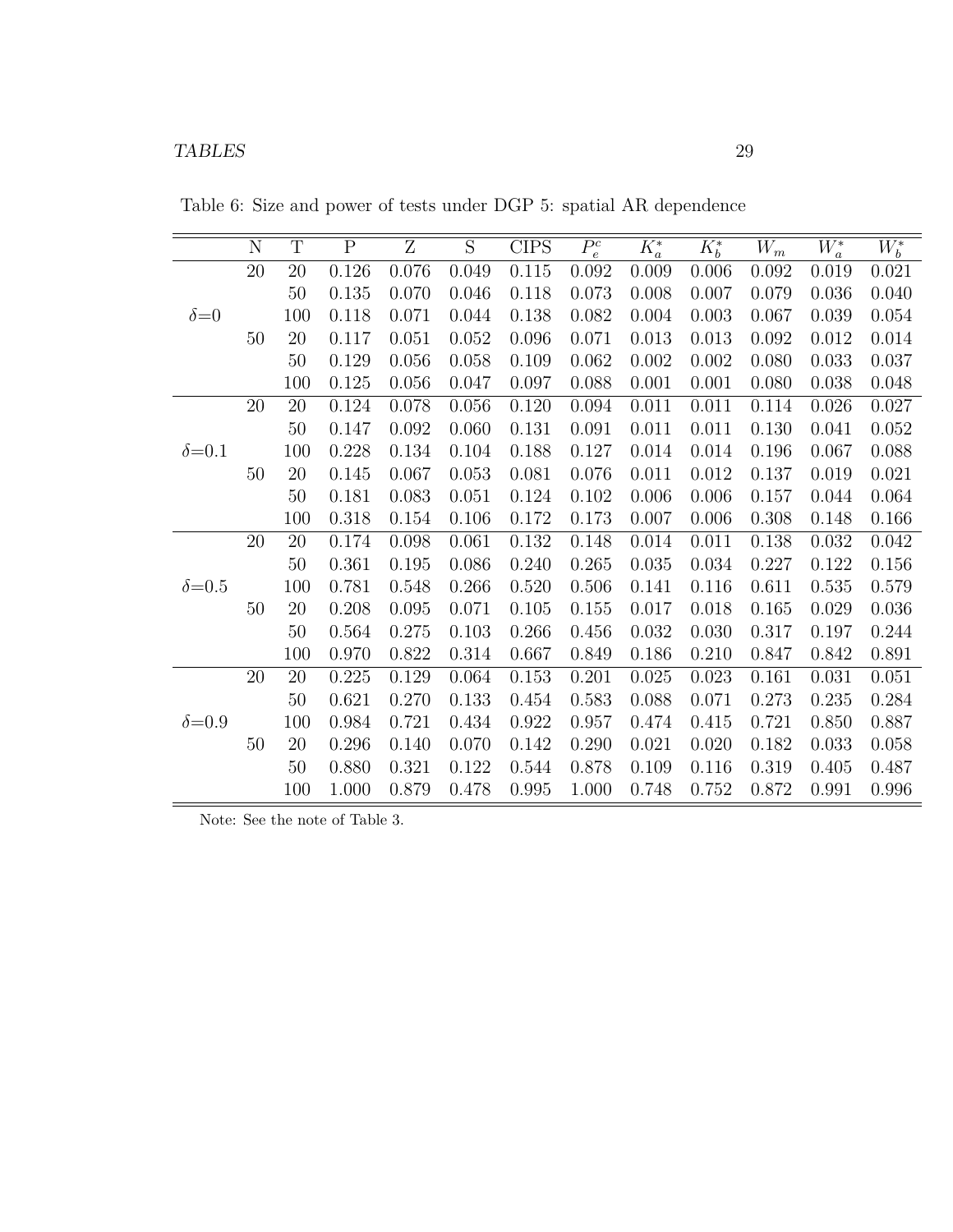|                | $\mathbf N$ | $\mathbf T$ | ${\bf P}$ | Z     | S     | <b>CIPS</b> | $P_e^c$ | $K^*_a$ | $K_b^*$ | $W_m$ | $W_a^*$ | $W_b^*$ |
|----------------|-------------|-------------|-----------|-------|-------|-------------|---------|---------|---------|-------|---------|---------|
|                | $20\,$      | 20          | 0.070     | 0.049 | 0.044 | 0.072       | 0.060   | 0.024   | 0.023   | 0.070 | 0.014   | 0.017   |
|                |             | 50          | 0.075     | 0.050 | 0.052 | 0.089       | 0.046   | 0.013   | 0.015   | 0.074 | 0.016   | 0.023   |
| $\delta = 0$   |             | 100         | 0.077     | 0.051 | 0.042 | 0.088       | 0.053   | 0.019   | 0.020   | 0.074 | 0.034   | 0.041   |
|                | 50          | 20          | 0.081     | 0.039 | 0.058 | 0.047       | 0.044   | 0.024   | 0.024   | 0.089 | 0.009   | 0.009   |
|                |             | 50          | 0.078     | 0.036 | 0.043 | 0.062       | 0.035   | 0.012   | 0.010   | 0.071 | 0.013   | 0.017   |
|                |             | 100         | 0.076     | 0.031 | 0.048 | 0.060       | 0.046   | 0.012   | 0.013   | 0.074 | 0.022   | 0.038   |
|                | 20          | 20          | 0.080     | 0.054 | 0.050 | 0.066       | 0.055   | 0.025   | 0.021   | 0.102 | 0.019   | 0.024   |
|                |             | 50          | 0.101     | 0.062 | 0.053 | 0.077       | 0.077   | 0.029   | 0.034   | 0.111 | 0.036   | 0.034   |
| $\delta = 0.1$ |             | 100         | 0.185     | 0.121 | 0.097 | 0.132       | 0.125   | 0.056   | 0.058   | 0.212 | 0.077   | 0.107   |
|                | 50          | 20          | 0.076     | 0.034 | 0.062 | 0.068       | 0.045   | 0.032   | 0.025   | 0.109 | 0.009   | 0.014   |
|                |             | 50          | 0.133     | 0.058 | 0.050 | 0.085       | 0.088   | 0.029   | 0.025   | 0.146 | 0.024   | 0.033   |
|                |             | 100         | 0.281     | 0.144 | 0.118 | 0.127       | 0.197   | 0.069   | 0.071   | 0.298 | 0.133   | 0.179   |
|                | $20\,$      | 20          | 0.125     | 0.078 | 0.055 | 0.082       | 0.101   | 0.031   | 0.038   | 0.121 | 0.027   | 0.032   |
|                |             | 50          | 0.346     | 0.221 | 0.083 | 0.209       | 0.283   | 0.127   | 0.153   | 0.243 | 0.113   | 0.155   |
| $\delta = 0.5$ |             | 100         | 0.862     | 0.668 | 0.280 | 0.525       | 0.667   | 0.568   | 0.573   | 0.700 | 0.633   | 0.689   |
|                | 50          | 20          | 0.155     | 0.076 | 0.050 | 0.077       | 0.139   | 0.024   | 0.042   | 0.150 | 0.008   | 0.016   |
|                |             | 50          | 0.600     | 0.330 | 0.098 | 0.239       | 0.576   | 0.213   | 0.215   | 0.354 | 0.169   | 0.232   |
|                |             | 100         | 0.995     | 0.910 | 0.350 | 0.720       | 0.987   | 0.890   | 0.898   | 0.918 | 0.942   | 0.955   |
|                | $20\,$      | 20          | 0.187     | 0.118 | 0.067 | 0.109       | 0.177   | 0.055   | 0.054   | 0.151 | 0.027   | 0.048   |
|                |             | 50          | 0.652     | 0.278 | 0.114 | 0.399       | 0.653   | 0.378   | 0.367   | 0.257 | 0.254   | 0.326   |
| $\delta = 0.9$ |             | 100         | 0.999     | 0.801 | 0.498 | 0.953       | 0.990   | 0.952   | 0.968   | 0.802 | 0.928   | 0.946   |
|                | 50          | 20          | 0.290     | 0.150 | 0.079 | 0.106       | 0.316   | 0.040   | 0.038   | 0.198 | 0.024   | 0.052   |
|                |             | 50          | 0.942     | 0.344 | 0.130 | 0.535       | 0.956   | 0.572   | 0.548   | 0.320 | 0.415   | 0.544   |
|                |             | 100         | 1.000     | 0.930 | 0.543 | 1.000       | 1.000   | 1.000   | 1.000   | 0.930 | 1.000   | 1.000   |

Table 7: Size and power of tests under DGP 6: spatial MA dependence